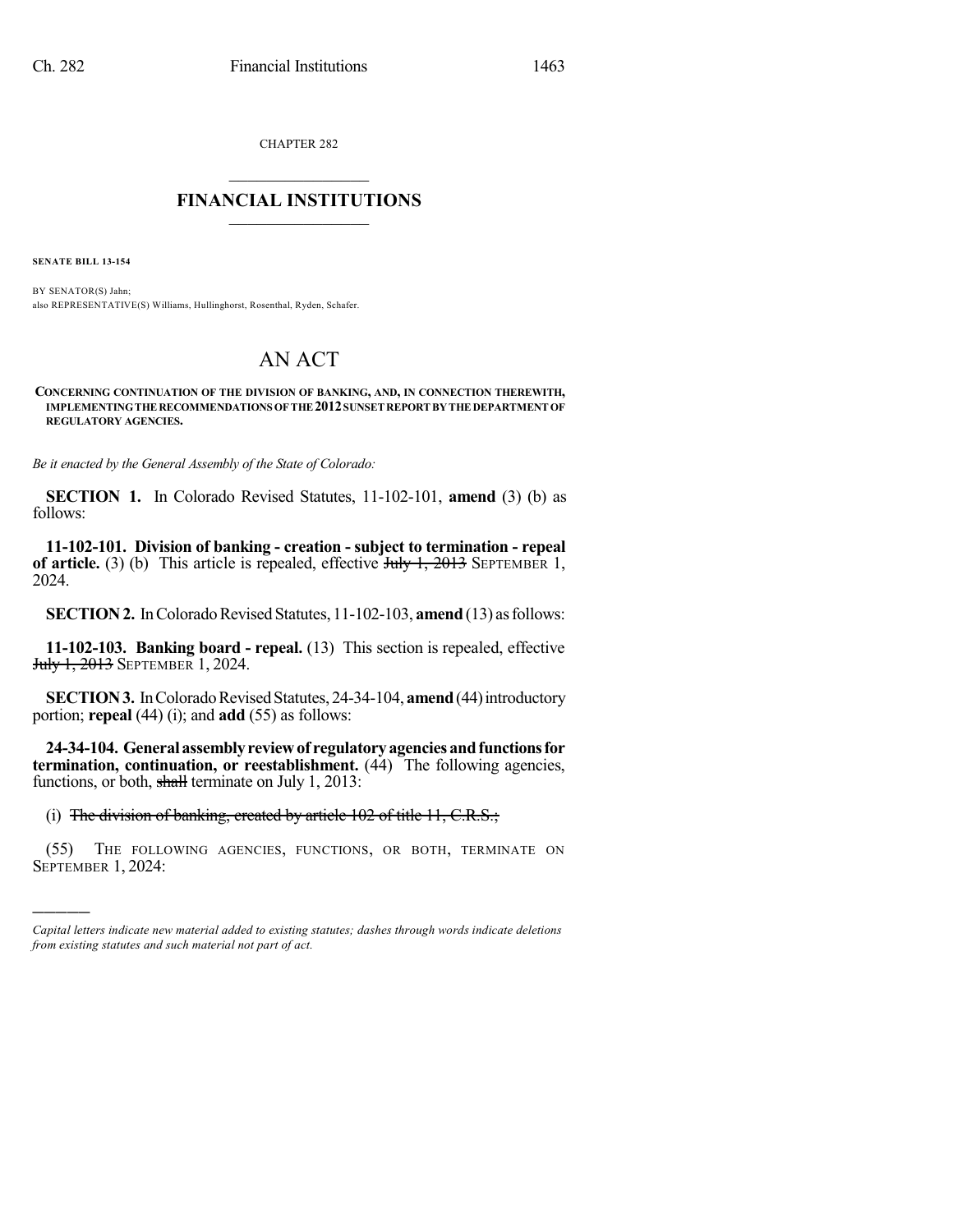(c) THE DIVISION OF BANKING AND THE BANKING BOARD CREATED BY ARTICLE 102 OF TITLE 11, C.R.S.

**SECTION 4.** In Colorado Revised Statutes, **repeal** article 108 of title 11.

**SECTION 5.** In Colorado Revised Statutes, **repeal** part 10 of article 109 of title 11.

**SECTION 6.** In Colorado Revised Statutes, **amend** 11-101-201 as follows:

**11-101-201. Effect on existing banks.** The charters of the state banks organized and existing prior to July 1,  $200\frac{3}{2}$  2013, under the laws of this state shall continue in full force and effect. All such state banks, and, to the extent applicable, all BANKS CHARTERED UNDER THE LAWS OF ANOTHER STATE AND ALL national banks doing business in this state on or after July 1,  $2003$ , shall 2013, ARE, from that date, be subject to the provisions of this article. Any such state bank, by filing an application under this code for an amendment of its charter or for a merger, consolidation, PURCHASE AND ASSUMPTION, or sale of all, or substantially all, of its assets, or the assets of any department of such bank, shall be deemed to have expressly recognized that it is so subject.

**SECTION 7.** In Colorado Revised Statutes, **amend** 11-103-701 as follows:

**11-103-701. Merger or conversion.** (1) Upon approval of the banking board, banks may be merged with, or converted into, a resulting state bank as prescribed in this article; except that the action by a constituent national bank shall be taken in the manner prescribed by, and shall be IS subject to, any limitation or requirements imposed by any law of the United States, which law shall also govern GOVERNS the rights of its dissenting shareholders. FURTHER, THE ACTION BY A CONSTITUENT BANK CHARTERED IN ANOTHER STATE SHALL BE TAKEN IN THE MANNER PRESCRIBED BY, AND IS SUBJECT TO, ANY LIMITATION OR REQUIREMENTS IMPOSED BY ANY LAW OF THE CHARTERING STATE, WHICH LAW ALSO GOVERNS THE RIGHTS OF ITS DISSENTING SHAREHOLDERS.

(2) Nothing in the law of this state shall restrict RESTRICTS the right of a state bank to merge with, or convert into, a resulting national bank OR BANK CHARTERED BY ANOTHER STATE. The action to be taken by a constituent state bank and its rights and liabilities and those of its shareholders shall be ARE the same as those prescribed for national banks at the time of the action by the applicable laws of the United States OR THE OTHER CHARTERING STATE and not by the law of this state.

**SECTION 8.** In Colorado Revised Statutes, 11-103-703, **amend** (1) and (3) (a) as follows:

**11-103-703. Approval by banking board.** (1) After approval by the board of directors of each constituent bank, the merger agreement shall be submitted to the banking board for approval, together with certified copies of the authorizing resolutions of the several boards of directors showing approval by a majority of the entire board and evidence of proper action by the board of directors of any constituent national bank OR BANK CHARTERED BY ANOTHER STATE.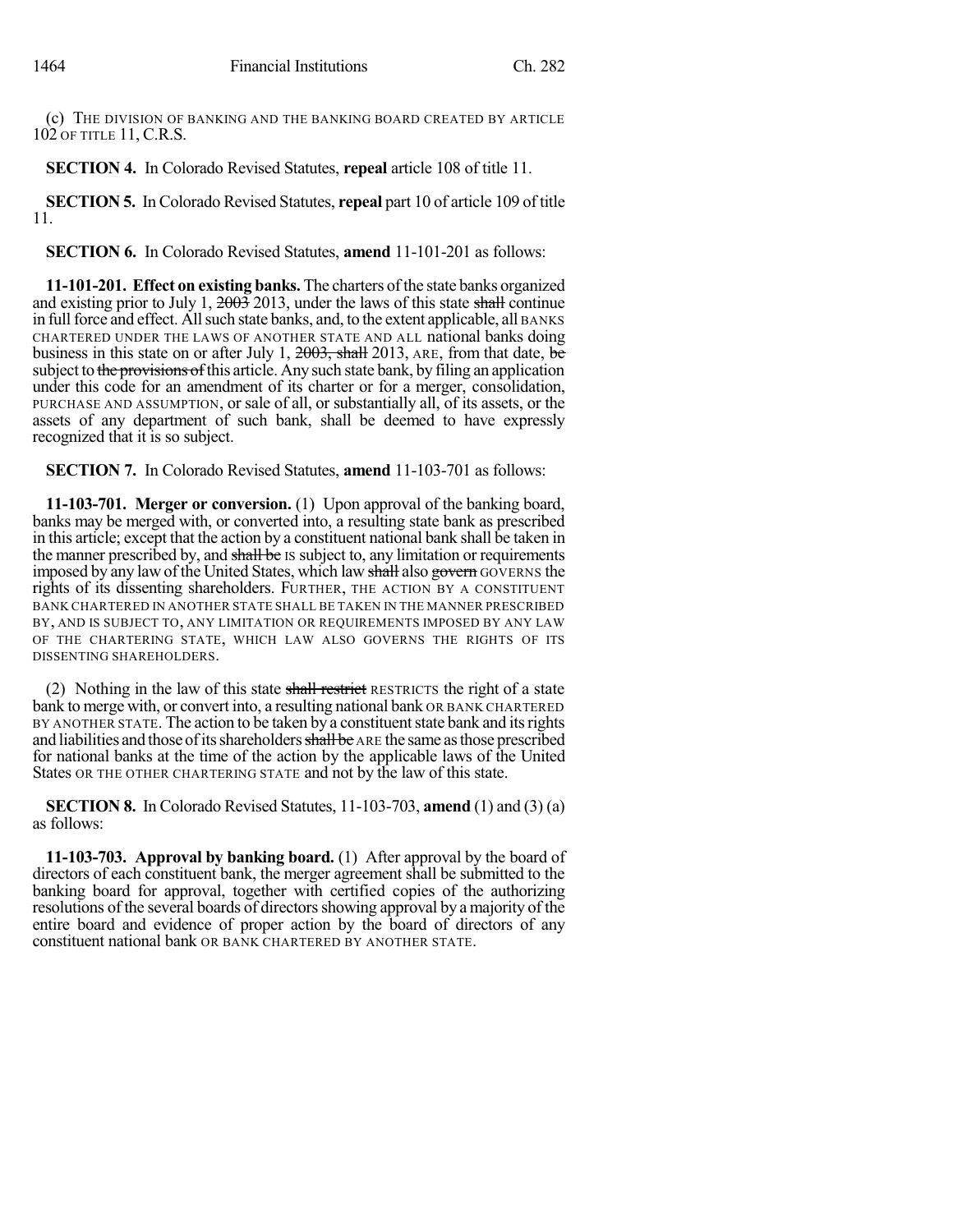(3) Within thirty days after receipt by the banking board of the papers specified in subsection  $(1)$  of this section, the banking board shall approve or disapprove the merger agreement. The banking board shall approve the agreement if it appears that:

(a) The resulting state bank meets all the requirements of state law as to the formation of a new state bank OR CONVERSION OF AN EXISTING BANK;

**SECTION 9.** In Colorado Revised Statutes, 11-103-709, **amend** (1) and (2) as follows:

**11-103-709. Sale of all assets of bank, branch, or department.** (1) Any state bank may sell to any other bank all, or substantially all, of the selling bank assets and business, or all, orsubstantiallyall, ofthe assets and business of anydepartment OR BRANCH of the selling bank.

(2) Any state bank may, upon assuming the liabilities relating thereto, purchase all, or substantially all, of the assets and business of another bank, or all, or substantiallyall, ofthe assets and business of anydepartment OR BRANCH of another bank.

**SECTION 10.** In Colorado Revised Statutes, 11-104-201, **amend** (2) as follows:

**11-104-201. Legislative declaration.** (2) In order to comply with the considerations set forth in subsection (1) of this section with respect to interstate branch banking, the general assembly finds that it is in the best interests of the citizens of this state to declare that interstate branching in Colorado is prohibited prior to June 1997. The general assembly further finds and declares that de novo interstate branching in INTO OR OUT OF this state is expressly prohibited AUTHORIZED ON OR AFTER JULY 1, 2013, and that interstate branching through the acquisition of a branch ONE OR MORE BRANCHES of an insured financial institution without the acquisition of such financial institution that has been in operation for at least five years at the time of acquisition IN THIS STATE OR ANOTHER STATE is expressly **prohibited** AUTHORIZED ON OR AFTER JULY 1, 2013.

**SECTION 11.** In Colorado Revised Statutes, 11-104-202, **amend** (2), (3), (6),  $(9)$ , and  $(10)$  as follows:

**11-104-202. Acquisition of control of bankholding companies and banks by bankholding companiesin differentstates-interstate banking and branching - rules.** (2) An out-of-state bank holding company may, not AFTER JULY 1, 2013, acquire control of, MERGE WITH, or acquire all or substantially all of the assets of, aColorado depositoryinstitution having its principal place of businessinColorado. unless such depository institution has been in operation for at least five years at the time of the acquisition of control. An out-of-state bank holding company acquiring control of a Colorado bank holding company industrial bank holding company, or thrift holding companymay, AFTER JULY 1,2013, acquire control of OR MERGE WITH any Colorado depository institution having its principal place of business in Colorado controlled by the Colorado bank holding company industrial bank holding company, or thrift holding company. even though such depository institution has been in operation for less than five years.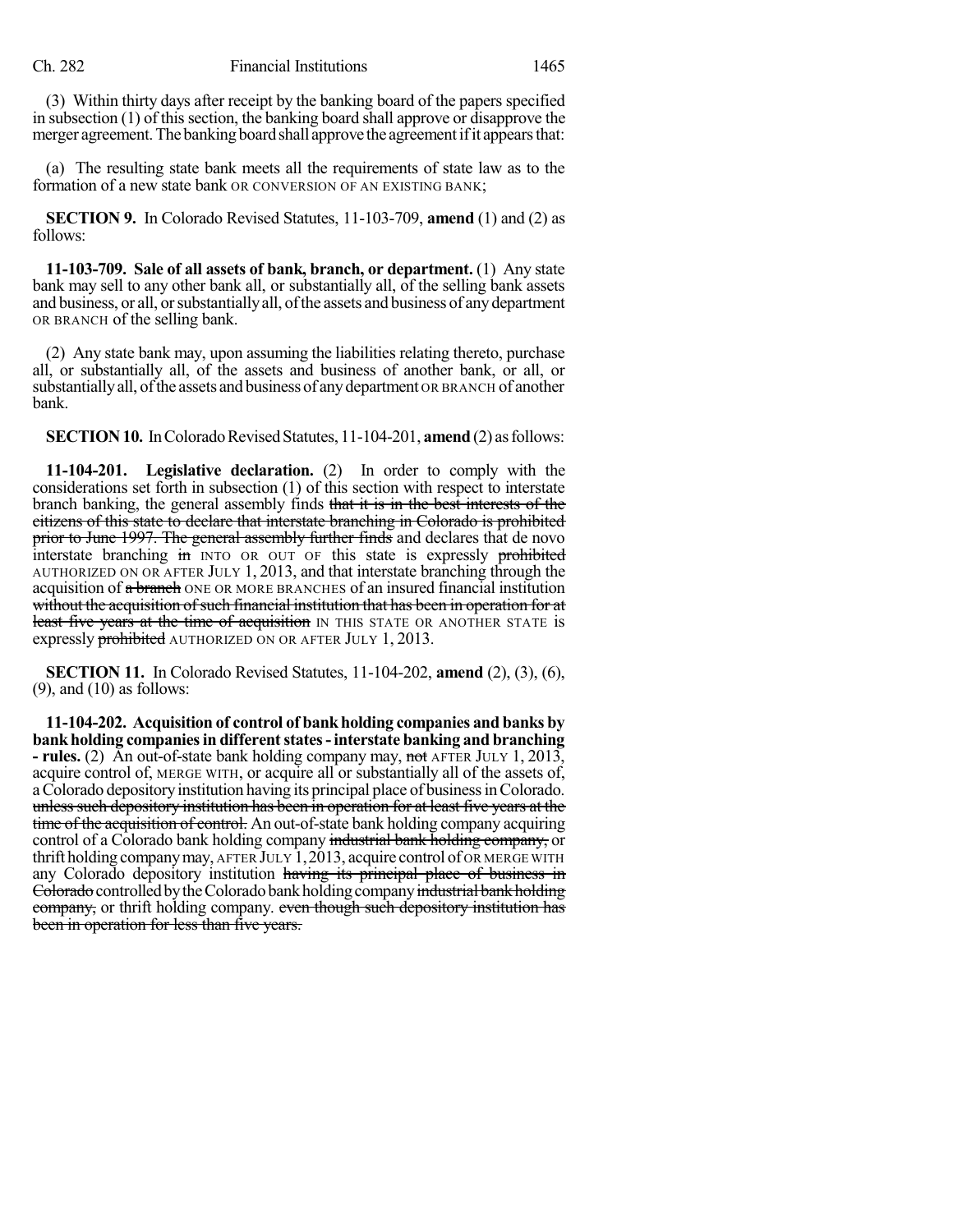1466 Financial Institutions Ch. 282

(3) A  $\epsilon$ -Colorado bank holding company may acquire control of any Colorado bank by organizing or seeking to charter A de novo a Colorado bank.

(6) Interstate branching through the acquisition of a branch of an insured financial institution without the acquisition of such financial institution is expressly prohibited AUTHORIZED. De novo interstate branching is expressly prohibited AUTHORIZED. Deposit production offices are expressly prohibited.

(9) Concurrently with the filing of its application or notice with the appropriate federal OR STATE regulatory agency concerning the acquisition, MERGER, or control of a Colorado financial institution, or concerning an interstate branch, a bank or bank holding company shall file a copy of said THE application or notice with the banking board, which may submit advisory comments to the APPROPRIATE federal OR STATE regulatory agency.

(10) No A bank or bank holding company  $\frac{m}{x}$  SHALL NOT conduct interstate branching in Colorado, or MERGE WITH, OR acquire control, directly or indirectly, of any Colorado financial institution without first obtaining a certificate from the banking board certifying that such branch, MERGER, or acquisition complies with the provisions of this article Such certificate shall accompany any advisory comments submitted by the banking board to the appropriate federal regulatory agency pursuant to subsection (9) of this section. If the banking board refuses to issue a certificate pursuant to this subsection (10), such refusal and the reasons therefor shall be submitted pursuant to subsection (9) of this section to the appropriate federal regulatory agency with advisory comments. The banking board shall act on any application or notice filed pursuant to subsection (9) of this section and shall issue or refuse to issue the certificate required by this subsection  $(10)$  within ninety days after the filing of any such application AND THE "PUBLIC DEPOSIT PROTECTION ACT", ARTICLE 10.5 OF THIS TITLE.

**SECTION 12.** In Colorado Revised Statutes, 11-105-101, **amend** (1) as follows:

**11-105-101. Branch banks and practices prohibited.** (1) Any STATE bank OR STATE BANK CHARTERED IN ANOTHER JURISDICTION, upon application to and approval by the banking board, may operate one or more loan production offices as defined by the banking board.

**SECTION 13.** In Colorado Revised Statutes, **amend** 11-105-403 as follows:

**11-105-403. Sale of assets.** A state bank CHARTERED IN THIS OR ANOTHER STATE may sell any asset in the ordinary course of business or, with the approval of the banking board, in any other circumstance. The sale of all, or substantially all, of the assets of a bank or of a department thereof shall be IS governed by section 11-103-709.

**SECTION 14.** In Colorado Revised Statutes, 11-103-809, **amend** (2) (a) as follows:

**11-103-809. Emergency grant of branch facility - legislative declaration.** (2) (a) In addition to powers regarding liquidation or reorganization, the banking board, in the interest of protecting the public and the depositors of a closed bank or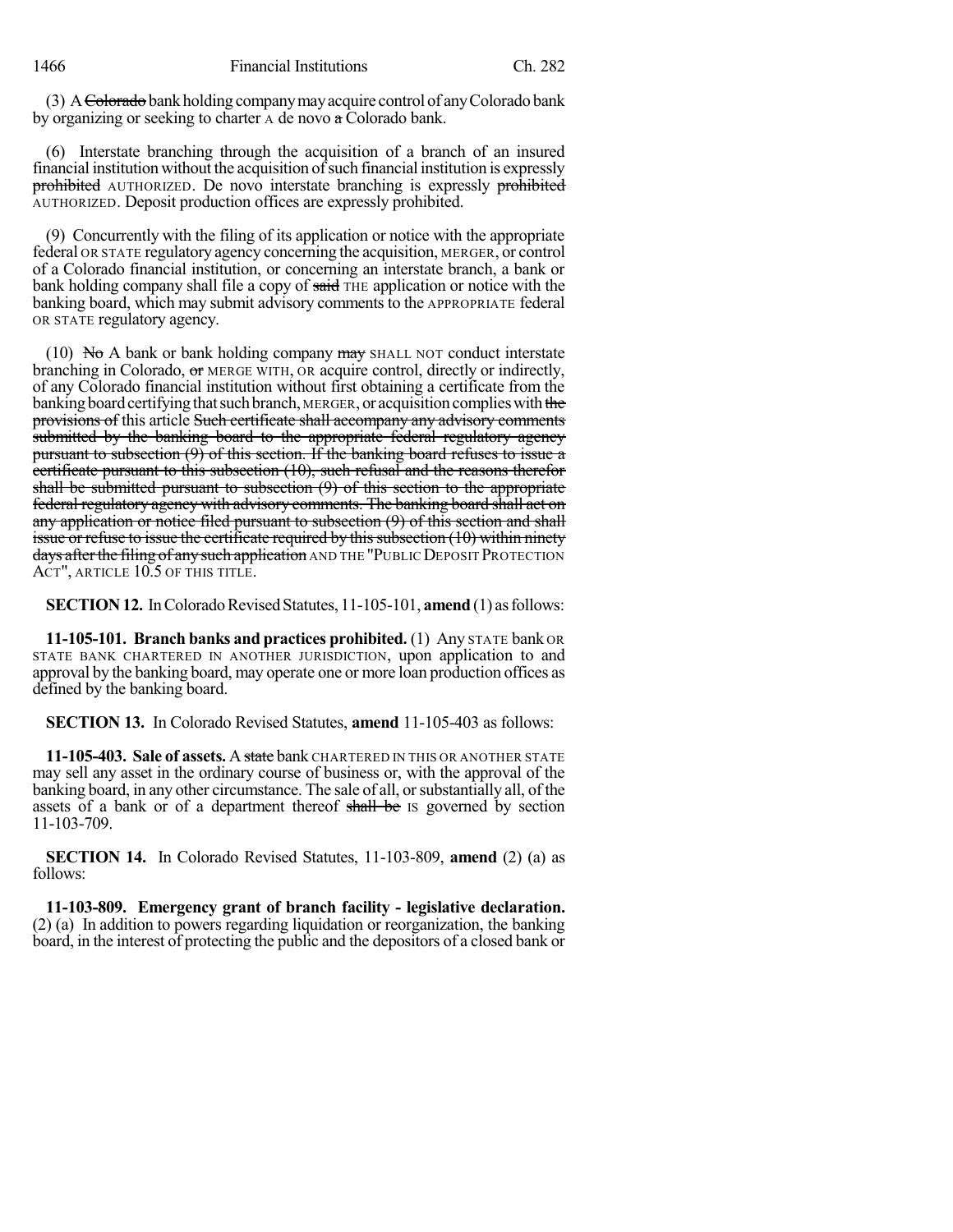## Ch. 282 Financial Institutions 1467

national banking association with its principal place of business in this state, may issue an emergency grant of authority to another financial institution, which financial institution has its principal place of business in this state and which financial institution has acquired assets and liabilities of the closed bank, to operate a branch facility at the same location as the closed bank, or within a one-half mile radius of the location of the nearest point on the boundary of the premises of the closed bank's place of business, contingent upon the bank assuming full liability for such THE deposits of the closed bank as may be transferred to it. Such branch facility shall not be located at any other location if such THE other location is within three hundred feet of the boundary of the premises of another bank unless the other bank consents to a closer location.

**SECTION 15.** In Colorado Revised Statutes,  $11\n-105\n-602$ , **amend** (2) and (3)(a) as follows:

**11-105-602. Financialbranchesallowed- conversionof financialinstitutions to branches** - **acquisitions.** (2) Any financial institution, that has NO MATTER THE LOCATION OF its principal place of business, in Colorado may acquire any other financial institution for conversion to a branch or branches IN THIS OR ANOTHER STATE.

(3) (a) Any bank, that has NO MATTER THE LOCATION OF its principal place of business, in this state or any industrial bank that has its principal place of business in this state, upon thirty days' prior written notice to the banking board or any savings and loan association that has its principal place of business in this state, upon thirty days' prior written notice to the state commissioner, of financial services, may establish one or more de novo branches anywhere in this OR ANOTHER state.

**SECTION 16.** In Colorado Revised Statutes, 11-105-603, **amend** (1) and (3) as follows:

**11-105-603. Financialinstitutions- commonpowersandlimitations.**(1) Any acquisition of a branch from another financial institution shall be IS subject to the percentage limitation set forth in subsection (5) of thissection. Such an acquisition by a financial institution that has its principal place of business in Colorado is expressly authorized, and the location of such branch may be changed pursuant to law.

(3) Nothing in this part 6 or part 2 of article 104 of this title shall be construed to prevent PREVENTS the acquisition of any financial institution in this state by any other financial institution; the principal operations of which are located in this state; however, any conversion of all or any part thereof to a branch shall MUST be in accordance with the provisions of this part 6.

**SECTION 17.** In Colorado Revised Statutes, **add** 11-106-107 as follows:

**11-106-107. Funds awaiting investment or distribution.** A BANK'S DUTIES REGARDING THE HOLDING OF UNINVESTED OR UNDISTRIBUTED FUNDS THAT ARE AWAITING INVESTMENT OR DISTRIBUTION ARE GOVERNED BY THE "COLORADO UNIFORM PRUDENT INVESTOR ACT", ARTICLE 1.1 OF TITLE 15, C.R.S., THE "UNIFORM PRUDENT MANAGEMENT OF INSTITUTIONAL FUNDS ACT", PART 11 OF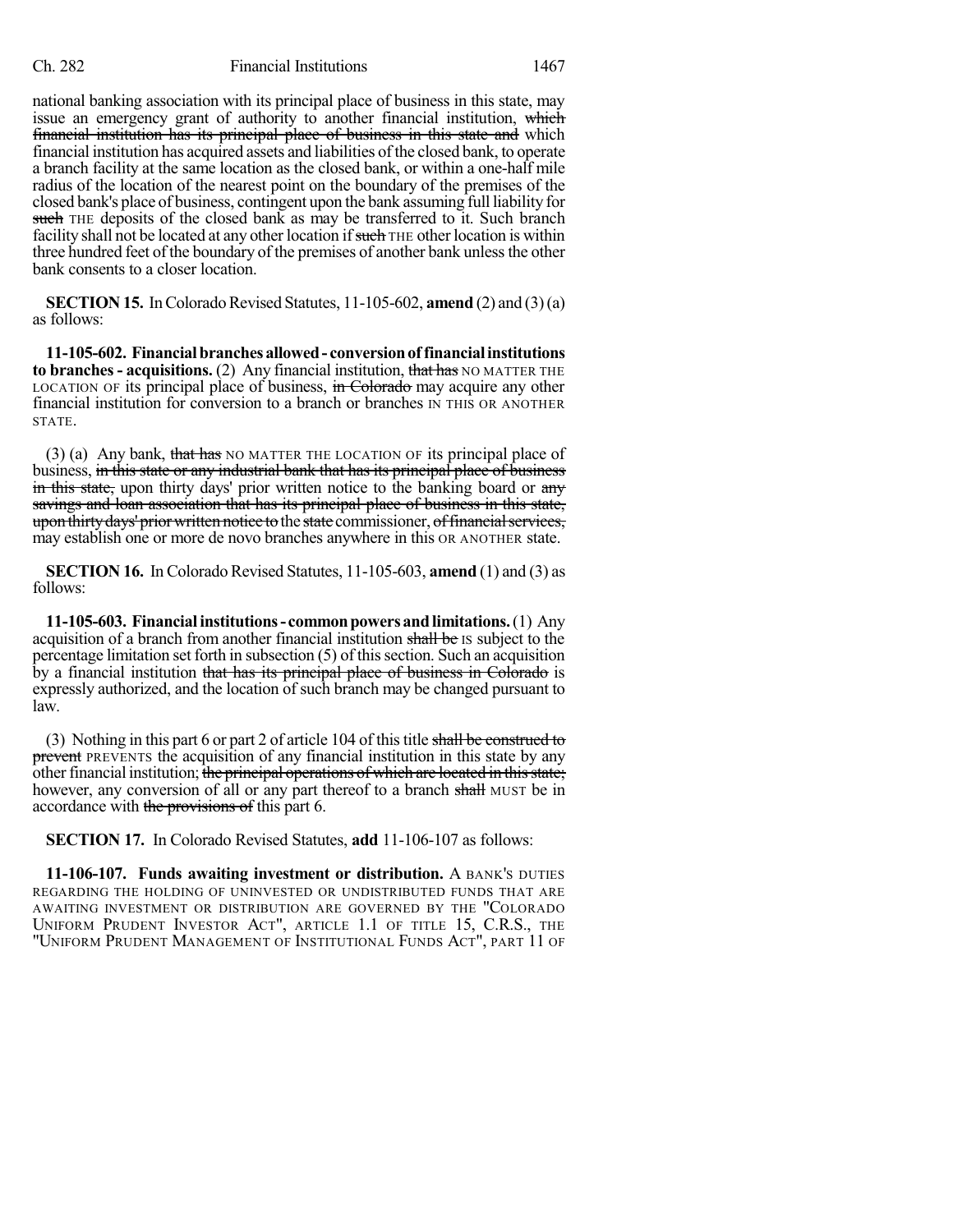ARTICLE 1 OF TITLE 15, C.R.S., AND APPLICABLE STANDARDS AND REQUIREMENTS IMPOSED BY THE FEDERAL DEPOSIT INSURANCE CORPORATION.

**SECTION 18.** In Colorado Revised Statutes, 4-4.5-105, **amend** (a) (2) as follows:

**4-4.5-105. Other definitions.** (a) In this article:

(2) "Bank" means a person engaged in the business of banking and includes a savings bank, savings and loan association, credit union, industrial bank, and trust company. A branch or separate office of a bank is a separate bank for purposes of this article.

**SECTION 19.** In Colorado Revised Statutes, 5-1-107, **amend** (2) as follows:

**5-1-107. Effect of code on powers of organizations.** (2) With respect to sellers of goods or services, small loan companies, licensed lenders, consumer and sales finance companies, industrial banks and loan companies, and commercial banks and trust companies, this code displaces existing limitations on their powers based solely on amount or duration of credit.

**SECTION 20.** In Colorado Revised Statutes, 5-2-213, **amend** (1) as follows:

**5-2-213. Lender and seller credit cards.** (1) For purposes of this section, "credit card bank or financial institution" means a commercial bank, industrial bank, credit union, thrift, savings and loan association, savings bank, or other state or federally supervised institution in this state that issues credit cards and may export rates and fees pursuant to the "National Bank Act", 12 U.S.C. sec. 85, "Depository Institutions Deregulation and Monetary Control Act of 1980", 12 U.S.C. secs. 1463, 1785, and 1831d, "Federal Credit Union Act", 12 U.S.C.sec. 1757, or "Alternative Mortgage Transaction Parity Act of 1982", 12 U.S.C. secs. 3801 to 3805, and any regulations thereunder UNDER THOSE ACTS.

**SECTION 21.** In Colorado Revised Statutes, 5-12-107, **amend** (8) (e) as follows:

**5-12-107. Commercial credit plans - definitions.** (8) As used in this section:

(e) "Creditor" means any seller or any lender located or maintaining a place of business in this state that enters into a commercial credit plan agreement with a debtor wherever located, including, without limitation, sellers of goods or services, small loan companies, licensed lenders, industrial banks, commercial banks and trust companies, savings and loan associations, and savings banks. The term "creditor" includes any transferee, whether such transferee acquires its interest by assignment or otherwise.

**SECTION 22.** In Colorado Revised Statutes, 6-1-1001, **amend** (7) as follows:

**6-1-1001. Restrictions on use of loaninformationfor solicitations.**(7) Forthe purposes of this section, "lender" means a bank, industrial bank, savings and loan association, savings bank, credit union, finance company, mortgage bank, mortgage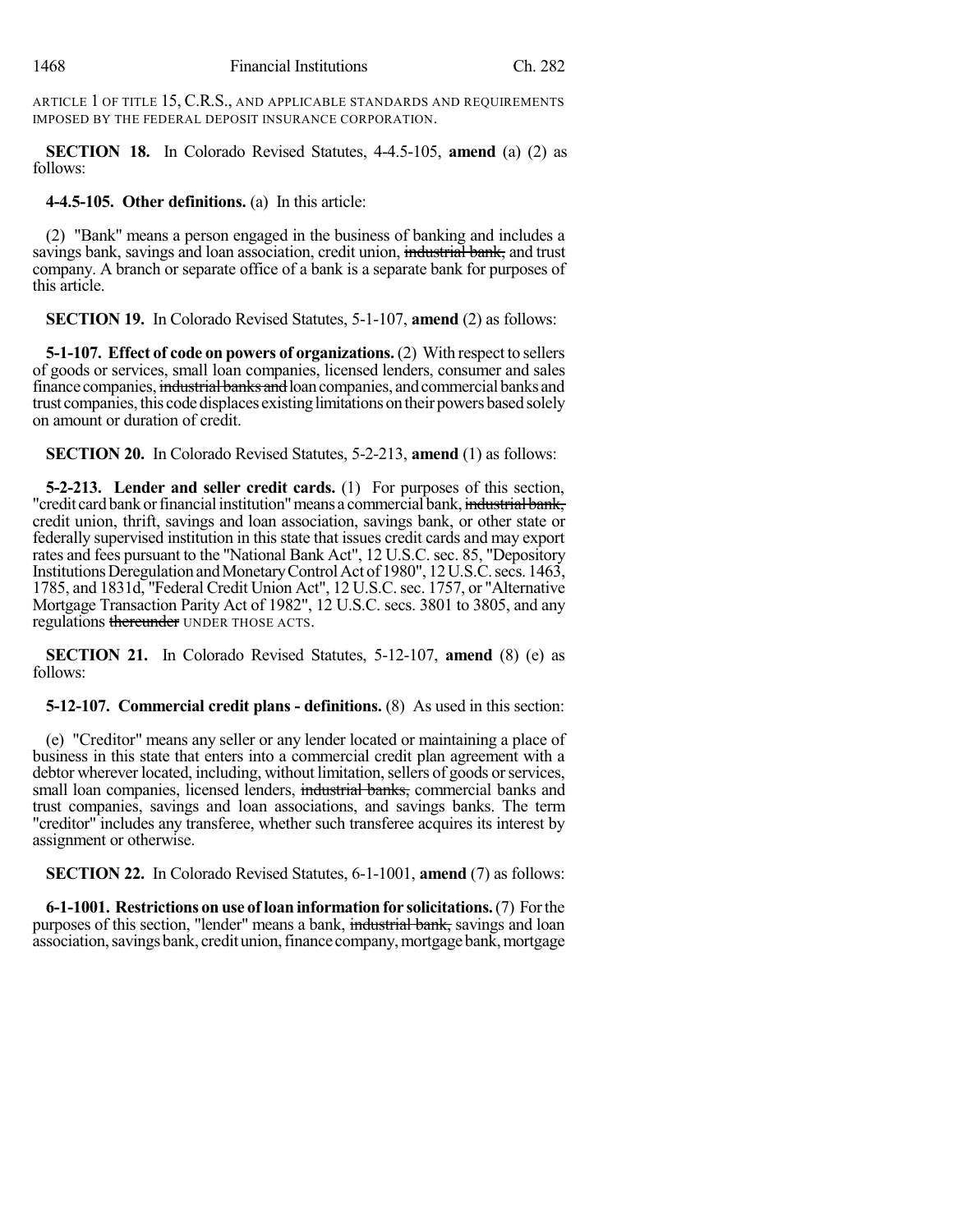broker, loan originator or holder of the loan, or other person who makes loans in this state, and any affiliate thereof, or any third party operating with the consent of the lender. For the purposes of this section, a person shall is not be considered a lender based on the person's former employment with a lender.

**SECTION 23.** In Colorado Revised Statutes, 7-48-102, **amend** (3) as follows:

**7-48-102. Definitions.** As used in this article, unless the context otherwise requires:

(3) "Financial institution" means any bank, trust company, savings and loan association, industrial bank, public or private pension or retirement fund, insurance company or related corporation, partnership, foundation, or other institution engaged in lending or investing funds.

**SECTION 24.** In Colorado Revised Statutes, 7-48-108, **amend** (2) introductory portion and (2) (d) as follows:

**7-48-108. Membership - loans from members.** (2) Every member shall make loansto the corporation as and when called upon by it to do so, upon such terms and conditions as shall be approved from time to time by the board of directors, subject to the following conditions:

(d) (I) The total amount outstanding at any one time on loans to a development corporation made by any member shall MUST not exceed the lesser of twenty percent of the total amount then outstanding on loans to such development corporation by all members thereof, two hundred fifty thousand dollars, or the following limit to be determined as of the time a member becomes a member on the basis of figures contained in the most recent year-end statement prior to its application for membership:

(A) Three percent of the capital and permanent surplus of banks AND trust companies; and industrial banks;

(B) Three percent of the total reserve and surplus accounts of a savings and loan association;

(C) One percent of the capital and unassigned surplus of stock insurance companies, except fire insurance companies;

(D) One percent of the unassigned surplus of mutual insurance companies, except fire insurance companies;

(E) One-tenth of one percent of the assets of fire insurance companies; AND

(F) Comparable limitsfor other financial institutions as established by the board of directors of the development corporation.

(II) All loan limits shall be recomputed as of the first day of January of each even-numbered year, but no member's loan limit shall be increased as the result of such recomputation without the consent of the member.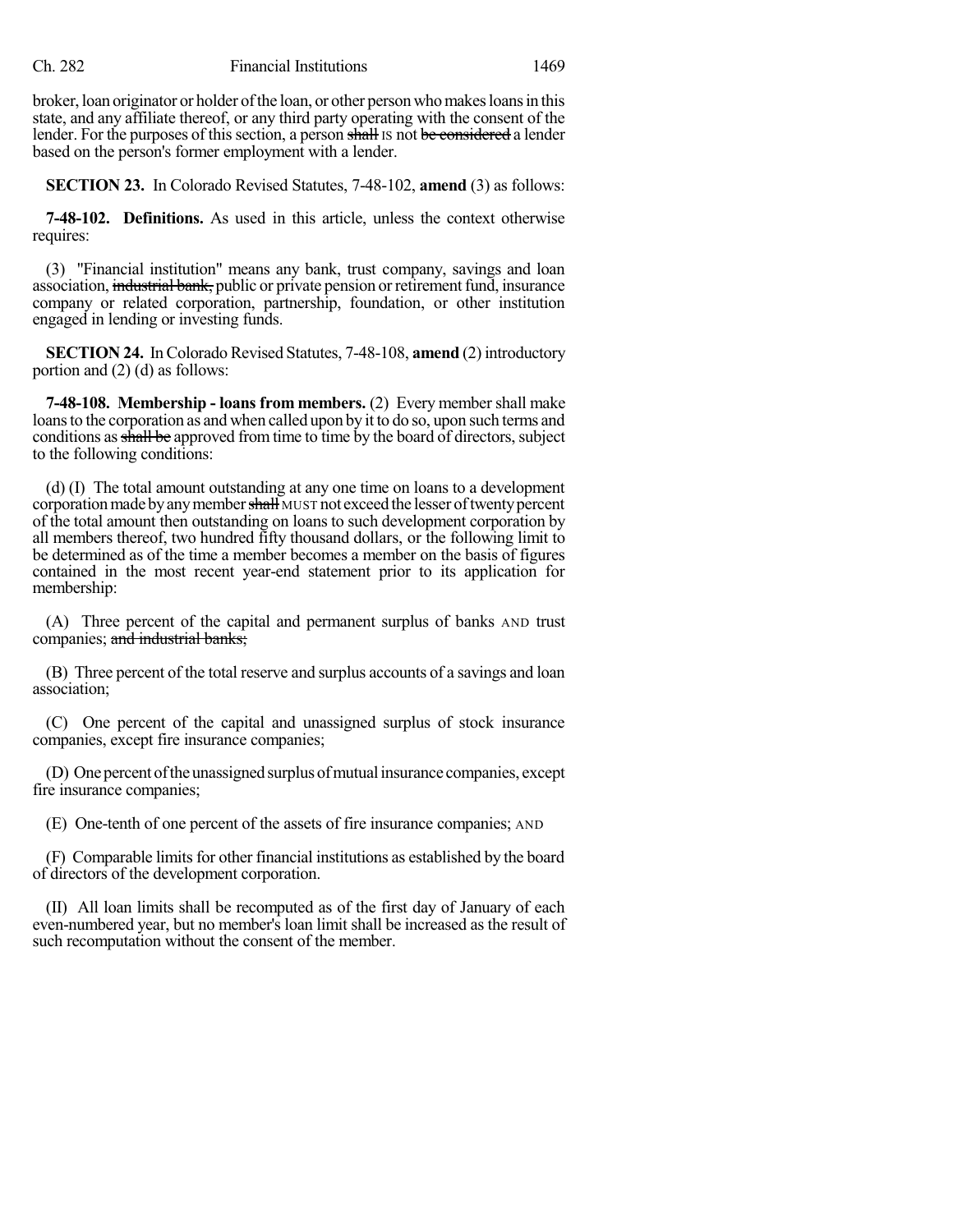**SECTION 25.** In Colorado Revised Statutes, 7-49-102, **amend** (3) as follows:

**7-49-102. Definitions.** As used in this article, unless the context otherwise requires:

(3) "Financial institution", "memberinstitution", or "institution"means anybank, trust company, savings and loan association, industrial bank, credit union, public or private pension or retirement fund, insurance company or corporation related thereto, partnership, foundation, or any other financial institution authorized to invest in or make mortgage loans or to provide insurance therefor FOR MORTGAGE LOANS.

**SECTION 26.** In Colorado Revised Statutes, 8-2-111.5, **amend** (2), (3), and (5) as follows:

**8-2-111.5. Certain employment references - exception to blacklisting prohibition.** (2) In response to a request by another bank, savings and loan association, credit card or travel and entertainment card company, industrial bank, trust company, credit union, or other state or federally chartered lending institution operating in Colorado, it shall is not be unlawful nor  $\alpha$  a violation of the prohibitions against blacklisting specified in sections 8-2-110 and 8-2-111 for a bank, savings and loan association, credit card or travel and entertainment card company, industrial bank, trust company, credit union, or other state or federally chartered lending institution operating in Colorado, when acting in good faith, to disclose any information about any involvement in a theft, embezzlement, misappropriation, or other defalcation by an employee or former employee.

(3) No bank, savings and loan association, credit card or travel and entertainment card company, industrial bank, trust company, credit union, or other state or federally chartered lending institution operating in Colorado or any officer, director, or employee thereof shall be IS civilly liable for providing such an employment reference DESCRIBED IN SUBSECTION (2) OF THIS SECTION upon request if the information is provided in good faith.

(5) A bank, savings and loan association, credit card or travel and entertainment card company, industrial bank, trust company, credit union, or other state or federally chartered lending institution operating in Colorado or any officer, director, or employee thereof who discloses information under this section shall be IS presumed to be acting in good faith unless it is shown by a preponderance of the evidence that the institution, officer, director, or employee intentionally or recklessly disclosed false information about the employee or former employee.

**SECTION 27.** In Colorado Revised Statutes, 10-2-601, **amend** (1) (e) as follows:

**10-2-601. Financial institutions may sell insurance - where - regulation.** (1) For the purposes of this part 6:

(e) "Financial institution" means a state bank, including an industrial bank, or a bank and trust company chartered by a state, a trust company, a savings and loan association, a credit union, or a national bank and the financial institution islocated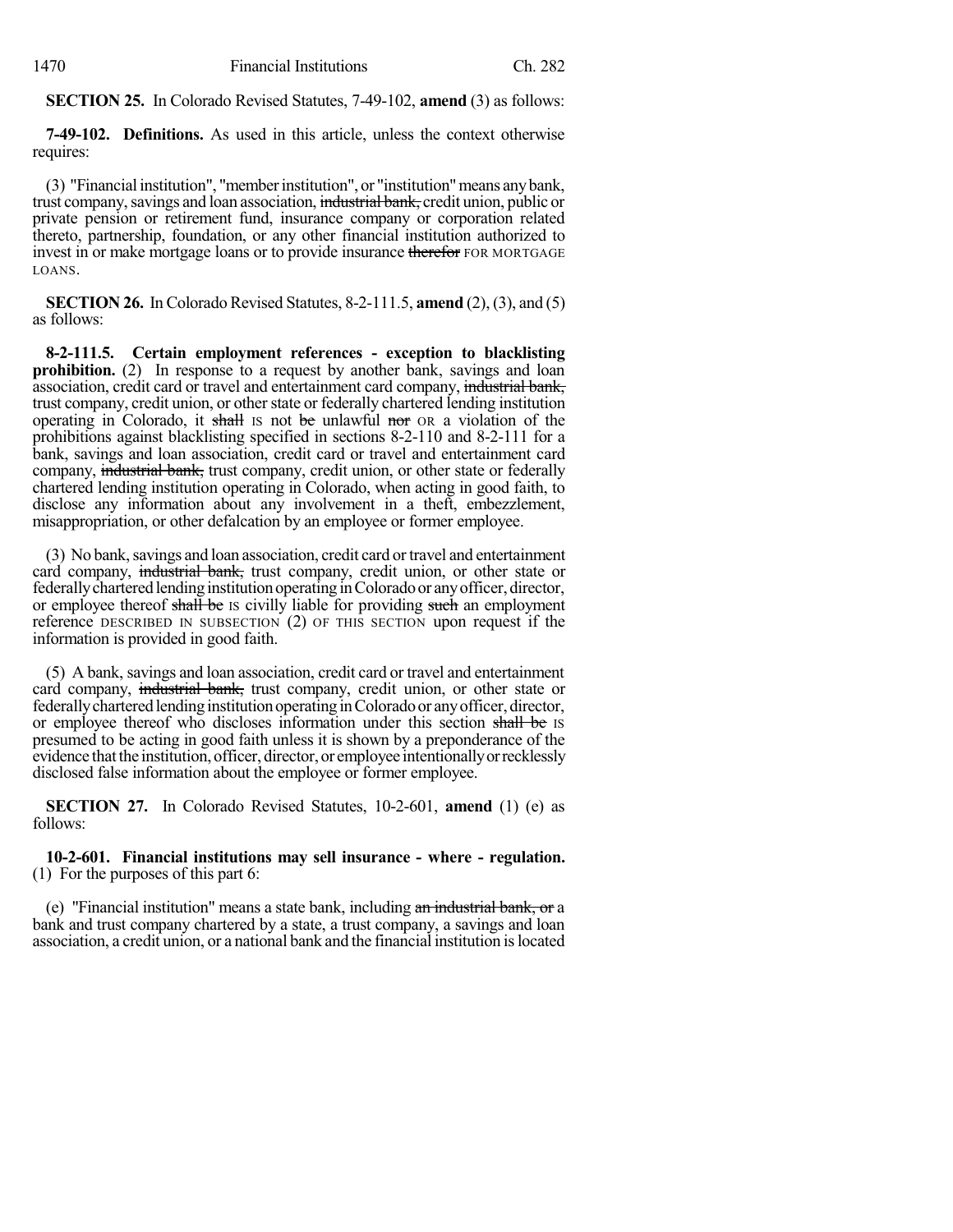in this state. "Financial institution" includes federally chartered savings and loan associations and credit unions located in this state.

**SECTION 28.** In Colorado Revised Statutes, 11-30-101.7, **amend** (3) as follows:

**11-30-101.7. Hearing proceduresfor community field of membership credit unions.** (3) (a) The board shall give notice of a hearing on a community field of membership application at least thirty days before the hearing date, by registered or certified mail, to the principal office of each credit union, savings and loan association, OR bank or industrial bank within the neighborhood, community, or rural district sought to be served by the proposed community credit union, and to such other persons or credit unions, savings and loan associations, OR banks or industrial banks as the board may designate.

(b) Such notice shall MUST be in the form prescribed by the board and shall MUST include the names of the incorporators, the name and location of the proposed community credit union, the date, time, and place of the hearing, and a statement that the application and proposed or amended articles of incorporation and proposed bylaws are available for inspection in the office of the board. The board shall also cause such notice to be published at least once, not lessthan twentydays priorto the hearing date, in a newspaper of general circulation within the neighborhood, community, or rural district in which the proposed credit union is to be located.

(c) Notwithstanding any other provisions in this section to the contrary, if the board has given the required notice of a hearing and as of the tenth day prior to the hearing has received no written protest against such application, the board may grant such community field of membership without a hearing if the applicants are known to the board.

**SECTION 29.** In Colorado Revised Statutes, 11-42-125, **amend** (10) as follows:

**11-42-125. Associations authorized to accept deposit accounts.** (10) Any provision to the contrary notwithstanding, all shares or accounts in a federal or state chartered savings and loan association having substantially the same relative rights and characteristics as either shares or savings deposits provided for by this section, whether described or referred to as shares, savings shares, investment shares, share accounts, certificates, certificate accounts, savings accounts, savings deposits, or any other similar name, shall be deemed ARE the equivalent of each other for all purposesinvolving the right or authorityto invest or deposit public or private funds, including funds held in trust or any other fiduciary capacity, in any such association; and, if, by any law, statute, ordinance, resolution, rule, regulation, order, decision, agreement, declaration, trust agreement, last will and testament, or other similar enactment or instrument, the state of Colorado or any of its counties, municipalities, districts, or other political subdivisions, including special districts authorized by law, or any institution, agency, official, instrumentality, or department of any of the foregoing, or POLITICAL ENTITIES DESCRIBED IN THIS SUBSECTION (10), any bank, savings bank, industrial bank, credit union, fraternal benefit society, trust deposit and security company, trust company, or other financial institution, or any insurance company, or any agent, executor, administrator, trustee, custodian, or other fiduciary or agent, including trustees or custodians of public or private pension or retirement funds, is authorized or required to invest or deposit such public or private funds in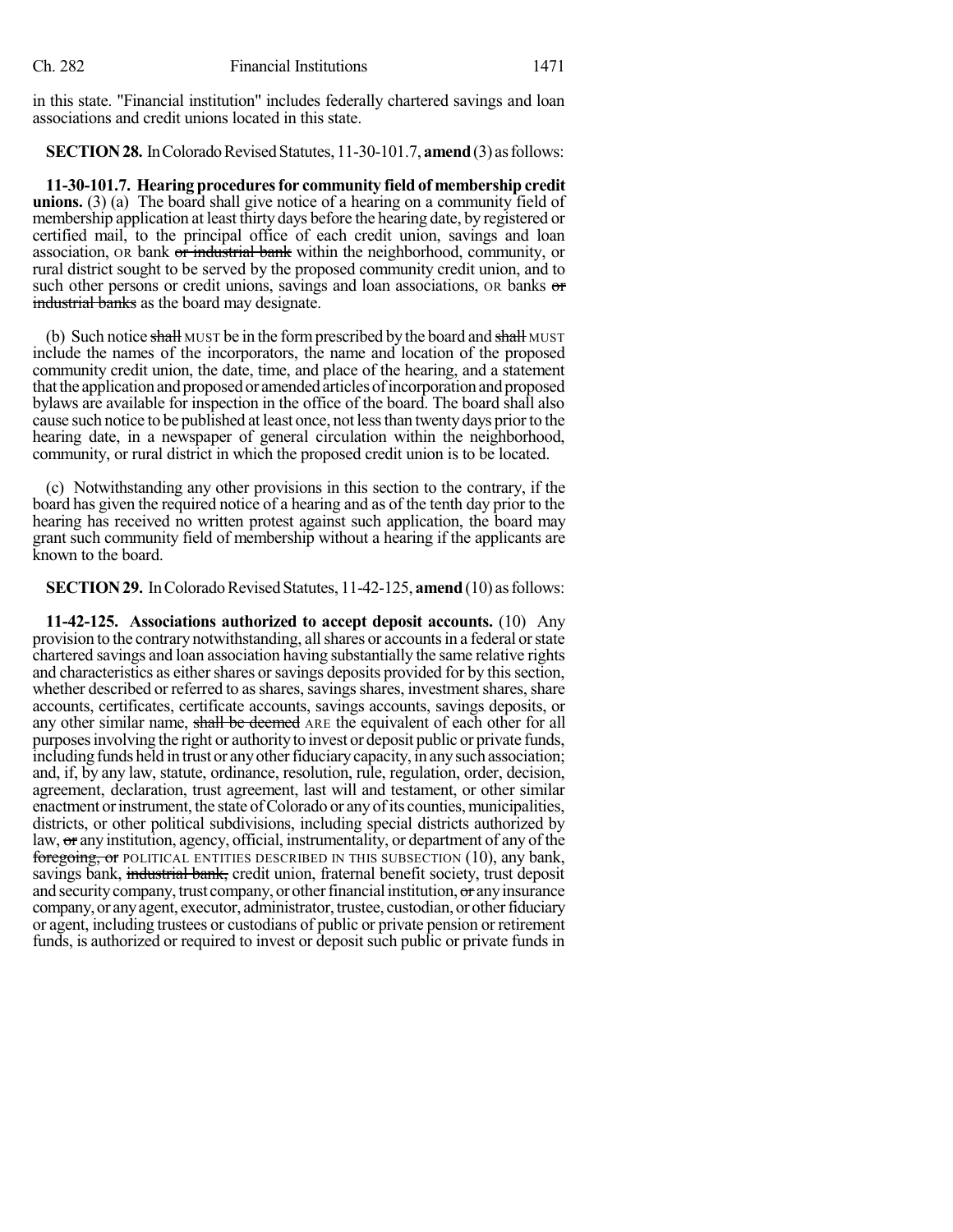the shares of a federal or state chartered savings and loan association or in any one or more of the other types of savings and loan accounts named in this subsection (10), such funds may also be invested or deposited in any one or more of the other types of accounts specified in this subsection (10) in such an association, whether the earningsto be paid on such accounts are in the form of dividends or of interest.

**SECTION 30.** In Colorado Revised Statutes, **amend** 11-48-101 as follows:

**11-48-101. Applicability - definition.** This article shall be applicable APPLIES to any savings and loan association organized under the provisions of article 41 of this title or under federal law and having its principal office in this state AND any credit union organized under the provisions of article 30 of this title or federal law and having its principal office in this state. and any industrial bank incorporated under the provisions of article 108 of this title and having its principal office in this state. As used in this article, "financial institution" means any such savings and loan association OR credit union. or industrial bank.

**SECTION 31.** In Colorado Revised Statutes, 11-48-105, **amend** (1) as follows:

**11-48-105. Sharing.** (1) A financial institution shall make any communications facility available to any similar financial institution for the use of its account holders on the basis of fair, equitable, and nondiscriminatory standards and charges. For purposes of this section, a savings and loan association is similar to any other savings and loan association AND a credit union issimilar to any other credit union. and an industrial bank is similar to any other industrial bank. A communications facility on the premises of a financial institution is not subject to the mandatory access provisions of this subsection (1). Such a facility may but is not required to be made available for use by the account holders of any similar financial institution.

**SECTION 32.** In Colorado Revised Statutes, 11-101-301, **amend** (1) as follows:

**11-101-301. Application of code.** (1) The provisions of This code shall govern GOVERNS the incorporation, organization, corporate functions, merger, consolidation, PURCHASE AND ASSUMPTION,sale of assets, liquidation, dissolution, and reorganization procedures of corporations operating as banks (whether or not, as a part of and in conjunction with such operations, they engage in the trust orsafe deposit business) in the state of Colorado; but the provisions of articles 10.5 and 101 to 107 of this title only apply to industrial banks and trust companies organized and operating under the provisions of articles 108 and ARTICLE 109 of this title when specifically provided in articles 10.5 and 101 to 109 of this title, and articles 108 and ARTICLE 109 of this title shall otherwise govern GOVERNS exclusively industrial banks and trust companies.

**SECTION 33.** In Colorado Revised Statutes, 11-101-401, **amend** (4), (5), (10), (30), (36), (43), and (58); **repeal** (8); and **add** (27.5) and (40.5) as follows:

**11-101-401. Definitions.** As used in this code, unless the context otherwise requires:

(4) "Affiliate financial institution" means any bank industrial bank, or savings and loan association that has its principal place of business in Colorado and that is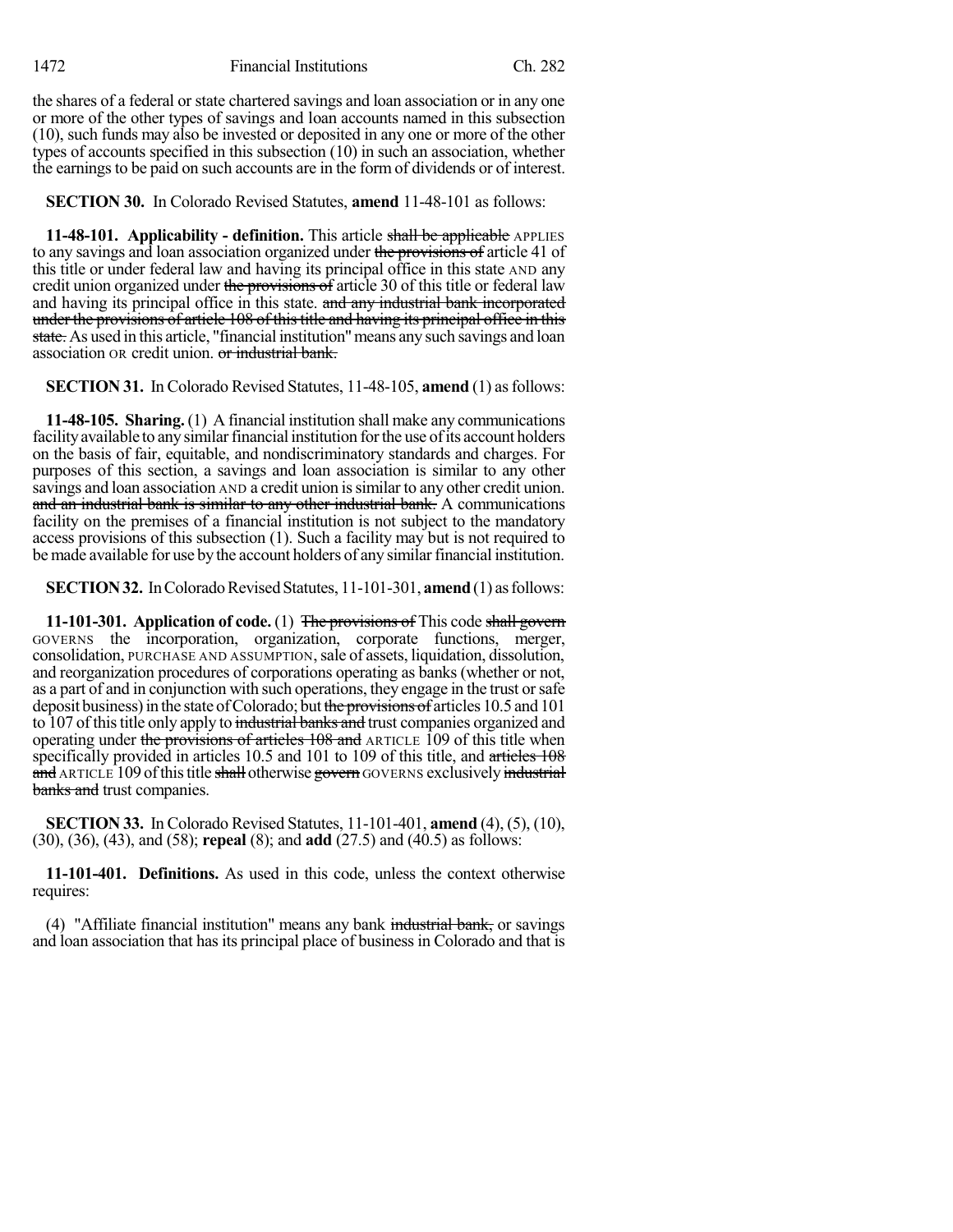controlled by a financial institution.

(5) "Bank" OR "BANKING INSTITUTION" means a state bank (other than an industrial bank) or bank and trust company, WITH TRUST POWERS chartered by this state or ANOTHER STATE, a national bank, OR A NATIONAL BANK WITH TRUST POWERS, BUT DOES NOT INCLUDE A CREDIT CARD NATIONAL BANK; except that, for the purpose of part 2 of article 104 of this title, "bank" means any bank organized or chartered under articles  $10.5$  and 101 to  $109$  107 of this title, any bank organized or chartered as a bank under the laws of any other jurisdiction, or any bank organized or chartered under chapter 2 of title 12 of the United States Code. The singular "bank" includes the plural "banks".

(8) "Banking institution" means any institution organized or chartered under this code or under chapter 2 of title 12 of the United States Code, but does not include a credit card national bank.

(10) "Branch" means any branch bank, branch office, branch agency, additional office, or branch place of business SITUATED IN COLORADO OR ANOTHER STATE of a financial institution located in this OR ANOTHER state at which deposits are received, checks are paid, or AND money is lent AND TRUST POWERS MAY BE EXERCISED, IF APPROVED BY ITS CHARTERING AUTHORITY.

(27.5) "DE NOVO BANK" MEANS A NEWLY INCORPORATED AND CHARTERED FEDERALLY INSURED BANK.

(30) "Depositor" means:

(a) A PERSON OR COMPANY THAT PLACES MONEY IN A BANK ACCOUNT; AND

(b) A person delivering property or documents to a lessor for safekeeping.

(36) "Financial institution" means any bank, bank holding company, industrial bank, industrial bank holding company, savings and loan association, federal savings bank, or thrift holding company.

(40.5) "INVESTMENT DISCRETIONARY AUTHORITY" MEANS, WITH RESPECT TO AN ACCOUNT, THE SOLE OR SHARED AUTHORITY, WHETHER OR NOT THAT AUTHORITY IS EXERCISED,TO DETERMINE WHICH SECURITIES OR OTHER ASSETS TO PURCHASE OR SELL ON BEHALF OF THE ACCOUNT. AN INSTITUTION THAT DELEGATES ITS AUTHORITY OVER INVESTMENTS AND AN INSTITUTION THAT RECEIVES DELEGATED AUTHORITY OVER INVESTMENTS BOTH HAVE INVESTMENT DISCRETION.

(43) "Lessor" means a bank as defined in subsection  $(5)$  of this section, or subsidiary thereof that rents or maintains safe deposit facilities. "Lessor" does not include a financial institution regulated by article  $30, 46, \frac{108}{100}$ , or 109 of this title or a credit union chartered under the laws of the United States.

(58) "State bank" means a bank (other than an industrial bank), or bank and trust company WITH TRUST POWERS chartered by this state.

**SECTION 34.** In Colorado Revised Statutes, 11-102-104, **amend** (1) (b) and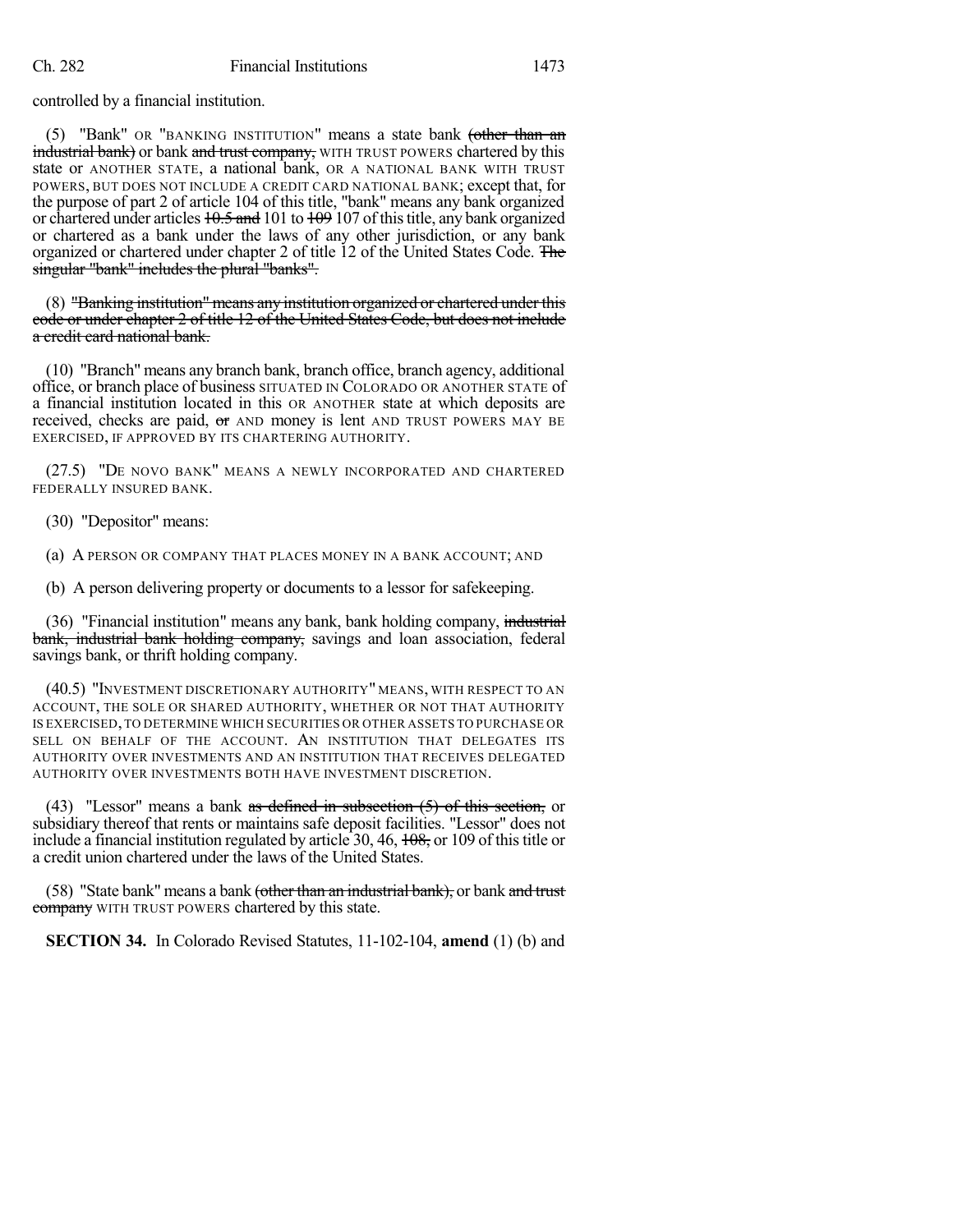(5.5) (c); and **repeal** (5.5) (b) and (18) as follows:

**11-102-104. Powers and duties of banking board.** (1) The banking board is the policy-making and rule-making authority for the division of banking and has the power to:

(b) Make, promulgate, alter, amend, or revise reasonable rules as may be necessary for the enforcement and execution of the provisions of the "Money Order TRANSMITTERS Act", article 52 of title 12, C.R.S.; and

 $(5.5)$  (b) The banking board has the power to issue an industrial bank charter to a limited liability company, as that term is defined in section 7-80-102, C.R.S., so long as the limited liability company meets the requirements of article 108 of this title. In the event of a conflict between the requirements of the provisions of article 108 of this title and the "Colorado Limited Liability Company Act", article 80 of title 7, C.R.S., an industrial bank organized as a limited liability company shall be subject to the requirements of article 108 of this title.

(c) The banking board hasthe powerto issue a trust company charter to a limited liability company, as that term is defined in section 7-80-102, C.R.S., so long as the limited liability company meets the requirements of article 109 of this title. In the event of a conflict between the requirements of the provisions of article 109 of this title and the "Colorado Limited Liability Company Act", article 80 of title 7, C.R.S., an industrial bank A TRUST COMPANY organized as a limited liability company shall be Is subject to the requirements of article 109 of this title.

(18) (a) As described in section  $11-109-1001$  (5) (b), the banking board may define circumstances that do not constitute transacting business with the public for the purposes of part 10 of article 109 of this title.

(b) As described in section 11-109-1003, the banking board may grant a whole or partial exemption to a private family trust company or proposed private family trust company from compliance with one or more provisions of article 109 of this title only if the banking board determines that the private family trust company or proposed private family trust company does not and will not transact business with the general public.

(e) For the purposes of section 11-109-1003, the banking board shall promulgate rules specifying the provisions of article 109 of this title from which a private family trust company or proposed private family trust companymay or may not request an exemption from compliance.

(d) The banking board shall promulgate rules to establish:

(I) Procedures by which a private family trust company or proposed private family trust companymay request an exemption fromcompliance with one or more provisions of article 109 of this title pursuant to section 11-109-1003. The procedures shall include:

 $(A)$  The creation of a standard application form to be used by a private family trust company or proposed private family trust company in requesting an exemption;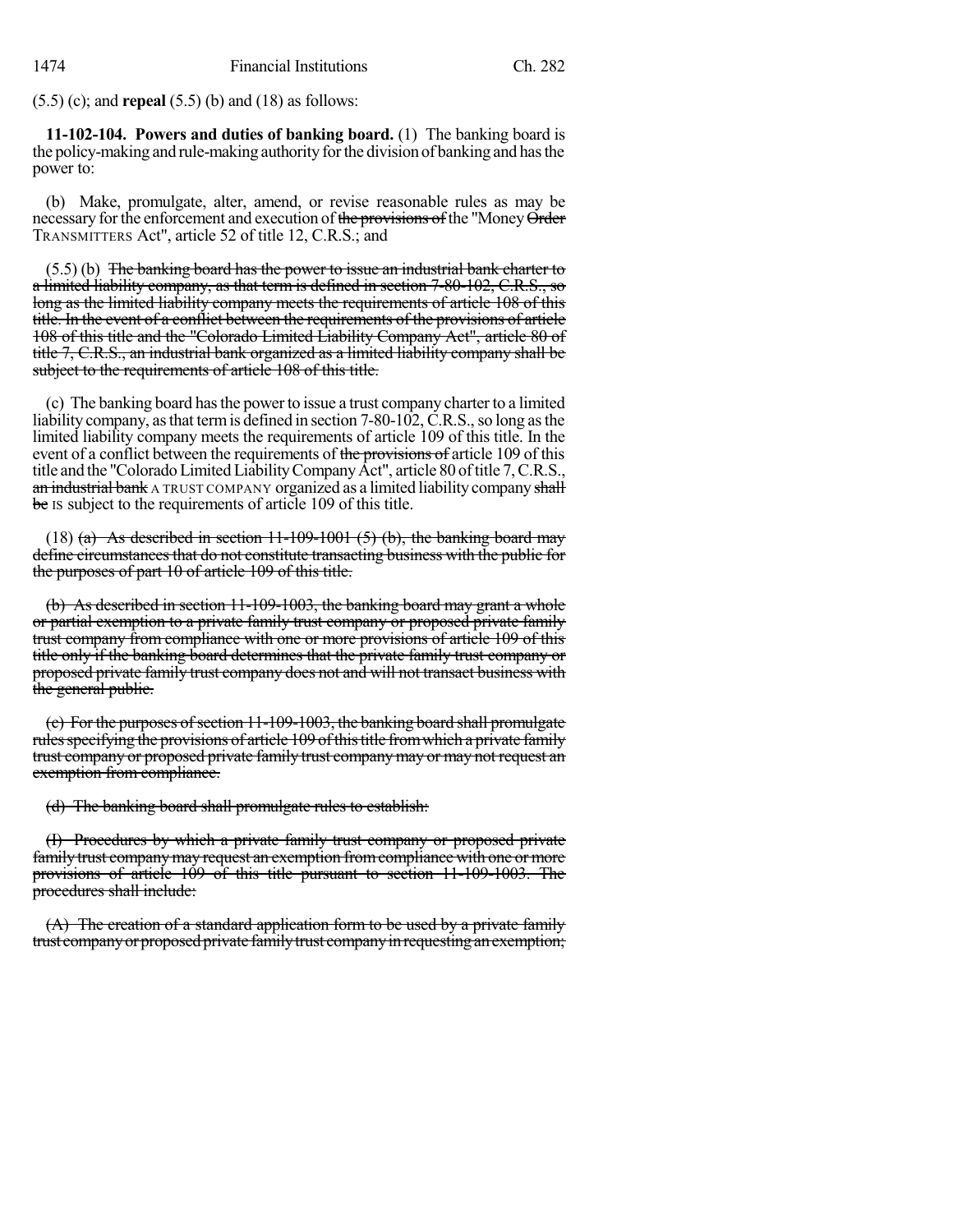and

(B) The designation of an application fee to be submitted by a private family trust company with each application;

(II) Conditions under which the banking board may revoke an exemption granted to a private family trust company or proposed private family trust company pursuant to section 11-109-1003. The conditions, at a minimum, shall include the following acts or failures to act by the private family trust company:

(A) Making a false statement on any document required to be filed pursuant to article 109 of this title or by any rule promulgated by the banking board;

(B) Failing to submit to or cooperate with an investigation initiated by the banking board pursuant to section 11-109-1003 (3) (b);

(C) Withholding any information from the banking board or the commissioner; or

(D) Violating any provision of article 109 of this title for which the private family trust company does not possess an exemption granted by the banking board pursuant to section 11-109-1003;

(III) Procedures by which a private family trust company, pursuant to section 11-109-1002 (2), isto certify that it is complying with the provisions of article 109 of this title, except for those provisions for which the private family trust company has received an exemption from the banking board pursuant to section 11-109-1003;

(IV) Procedures by which a person who wants to transfer control of a private family trust company pursuant to section 11-109-1005 is to provide to the banking board written notice of his or her intent to transfer control of the company. The procedures shall include minimum requirements for the form of the notice of intent.

(V) Procedures by which a private family trust company that intends to terminate its status as a private family trust company, convert itself to a public trust company, and start transacting business with the general public pursuant to section 11-109-1007 is to submit notice of its intent in writing to the banking board. The procedures shall include:

(A) The creation of a form to be used by a private family trust company for this purpose that requires the inclusion of the name of the private family trust company; an acknowledgment that any exemption granted by the banking board pursuant to section 11-109-1003 or otherwise applicable to the private family trust company will become inapplicable upon the termination of the company's status as a private family trust company; and the name under which the company will transact business with the general public;

(B) The designation of a fee that the private family trust company shall be required to submit to the banking board upon submission of the form.

**SECTION 35.** In Colorado Revised Statutes, **amend** 11-102-106 as follows: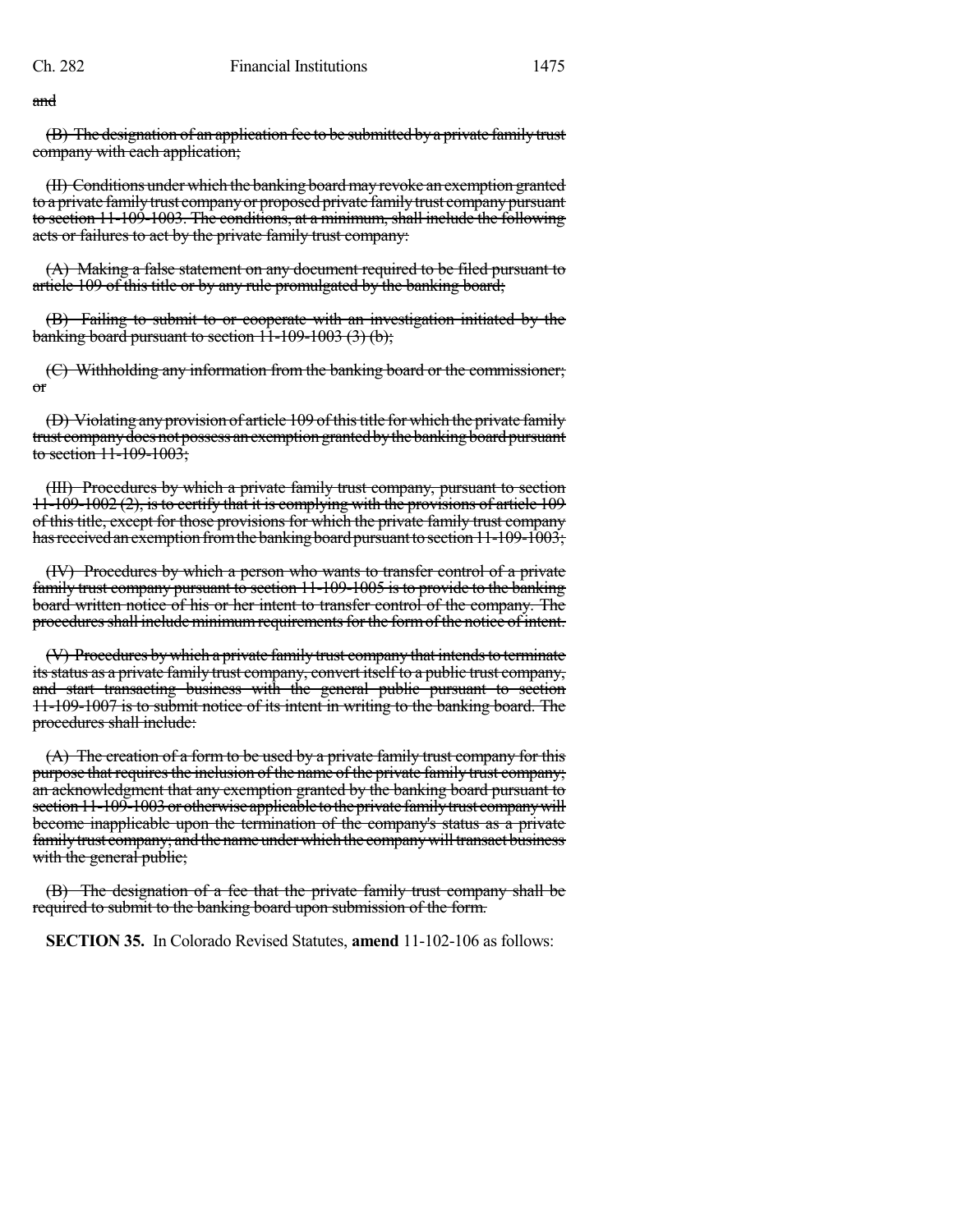**11-102-106. Nontraditional mortgages - consumer protections - rules incorporation of federal interagency guidance.** The banking board shall adopt rules governing the marketing of nontraditional mortgages by banking institutions. In adopting such rules, the board shall incorporate appropriate provisions of the final "Interagency Guidance on Nontraditional Mortgage Product Risks" released on September 29, 2006, by the office of the comptroller of the currency and the office of thrift supervision in the federal department of the treasury, the board of governors of the federal reserve system, the federal deposit insurance corporation, and the national credit union administration, as such publication may be amended SECTION 1098 OF THE FEDERAL "DODD-FRANK WALL STREET REFORM AND CONSUMER PROTECTION ACT", AMENDING 12 U.S.C. SEC. 2601 ET SEQ., AND APPLICABLE REGULATIONS.

**SECTION 36.** In Colorado Revised Statutes, 11-102-305, **amend** (1) (a) (III) and  $(1)$  (b) as follows:

**11-102-305. Records.** (1) (a) Information from the records of the division shall be revealed only to members of the banking board, except as follows:

(III) The commissioner may exchange information as to the condition of banks with the United States comptroller of the currency, banking departments of other states, the federal reserve system and its examiners, and the federal deposit insurance corporation and its examiners, AND THE CONSUMER FINANCIAL PROTECTION BUREAU AND ITS EXAMINERS.

(b) Notwithstanding any other provision of articles 101 to 109 of this title to the contrary, the commissioner, the commissioner's deputies, and the members of the banking board may disclose any information in the records of the division or acquired by them in the discharge of their duties that is publicly available from the federal deposit insurance corporation, the United States comptroller of the currency, or the federal reserve system, OR THE CONSUMER FINANCIAL PROTECTION BUREAU orthe disclosure of which has been specifically authorized by the board of directors of the financial institution to which such information relates.

**SECTION 37.** In Colorado Revised Statutes, 11-102-306, **amend** (2) introductory portion, (2) (c), and (4) as follows:

**11-102-306. Information confidential.** (2) The banking board, the commissioner, and their designees may exchange information with the United States comptroller of the currency, the federal deposit insurance corporation, the board of governors of the federal reserve system, THE CONSUMER FINANCIAL PROTECTION BUREAU, the federal home loan bank in which an institution is a member or is making an application to become a member, the executive director of the department of regulatory agencies, the division of financial services, and banking regulatory agencies of other states, subject to any confidentiality agreement entered into between the banking board or the commissioner and the United States comptroller ofthe currency, the federal deposit insurance corporation, the board of governors of the federal reserve system, THE CONSUMER FINANCIAL PROTECTION BUREAU, or the federal home loan bank in which an institution is a member or is making an application to become a member. In addition, the banking board, the commissioner, and their designees may exchange information obtained by the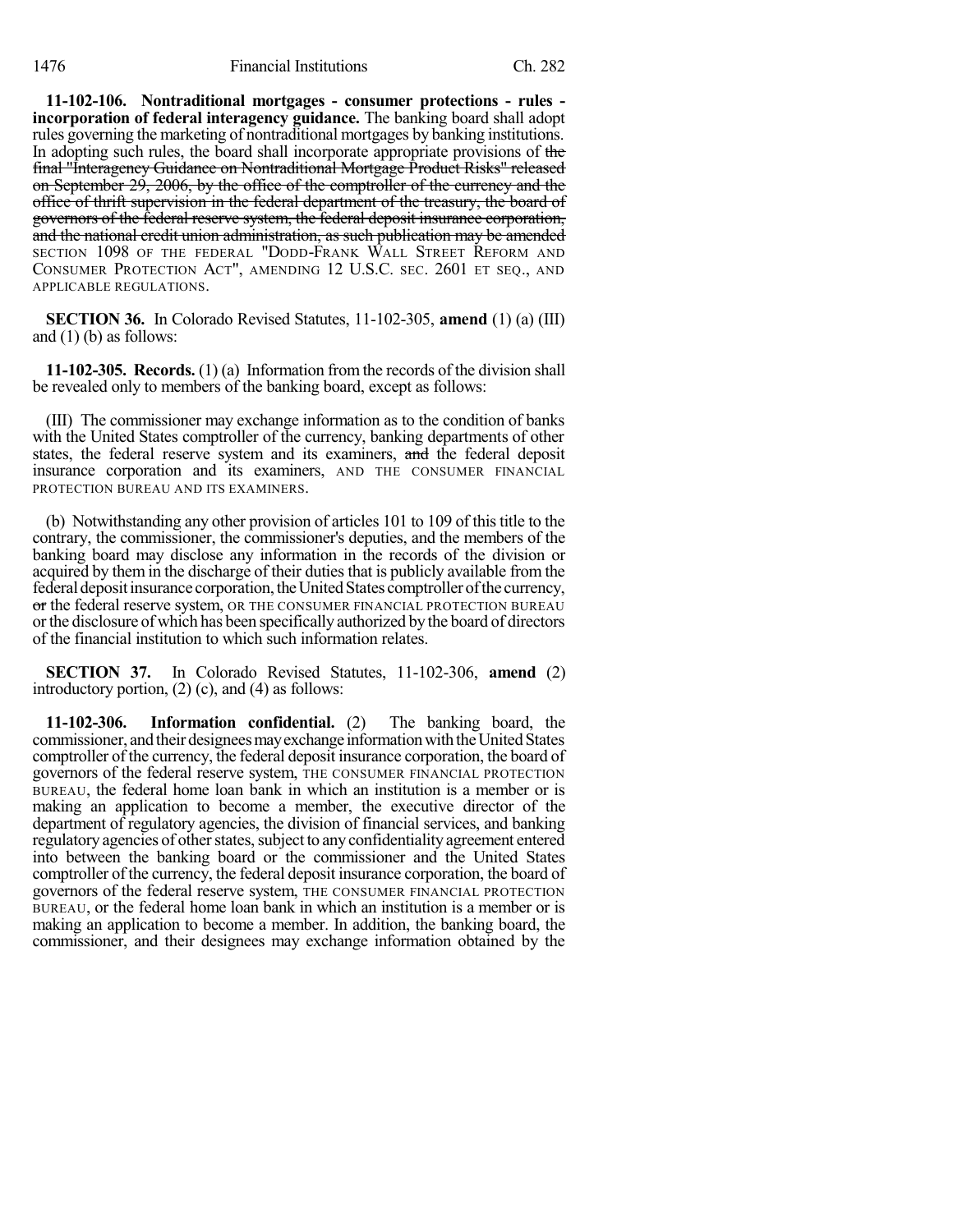banking board relating to:

(c) The activities of money transmitters and foreign capital depositories pertaining to compliance with federal money laundering and other financial crimes laws, including but not limited to, the "Bank Secrecy Act", the "Right to Financial Privacy Act of 1978", the "Money Laundering Control Act of 1986", and the "Annunzio-Wylie Anti-Money Laundering Act", with the United States secretary of the treasury or the secretary's designees.

(4) Notwithstanding any other provision of this article to the contrary, the commissioner, the deputies, and the members of the banking board may disclose any information in the records of the division of banking or acquired by them within the discharge oftheir dutiesthat is publiclyavailable fromthe federal deposit insurance corporation, the United States comptroller of the currency, or the federal reserve system, OR THE CONSUMER FINANCIAL PROTECTION BUREAU and disclose information that has been specifically authorized by the board of directors of the bank to which such information relates. Nothing in this section shall be construed to authorize AUTHORIZES the board of directors of a bank to waive any privileges that belong solely to the banking board, the division, or its employees.

**SECTION 38.** In Colorado Revised Statutes, **repeal** 11-102-402 as follows:

**11-102-402. Administrative fees.**(1) The banking board shall assessfiling fees to banks and bank holding companies outside of Colorado that are seeking to acquire a bank or bank holding company in Colorado in such amount as determined to be sufficient to reimburse the state for the cost of administration of sections 11-104-202 (8) and (9) and 11-104-203 and the requirements thereof.

(2) No moneys collected pursuant to this section shall be expended except upon appropriation by the general assembly.

**SECTION 39.** In Colorado Revised Statutes, 11-102-505, **amend** (2) as follows:

**11-102-505. Removal of director, officer, or other person.** (2) Whenever the banking board determines that an executive officer, director, employee, agent, or other person participating in the conduct of the affairs of a state bank, by conduct or practice with respect to another bank or business institution that results in substantial financial loss or other damage, has evidenced either personal dishonesty or a willful or continuing disregard for such state bank's safety and soundness, and, in addition, has evidenced unfitness to continue such person's relationship with the state bank, the banking board may serve upon such person a written notice of its intention to remove him or her from office or to prohibit the person's further participation in any manner in the conduct of the affairs of the state ANY COLORADO STATE-CHARTERED bank OR TRUST COMPANY.

**SECTION 40.** In Colorado Revised Statutes, **amend** 11-103-301 as follows:

**11-103-301. Incorporators.** Five ormore individualincorporators OF A DE NOVO BANK OR ORGANIZERS OF A CONVERTING BANK desiring to organize OR CONVERT TO a state bank shall MUST file with the banking board, in triplicate, an application for charter on the form prescribed therefor and together with all other documents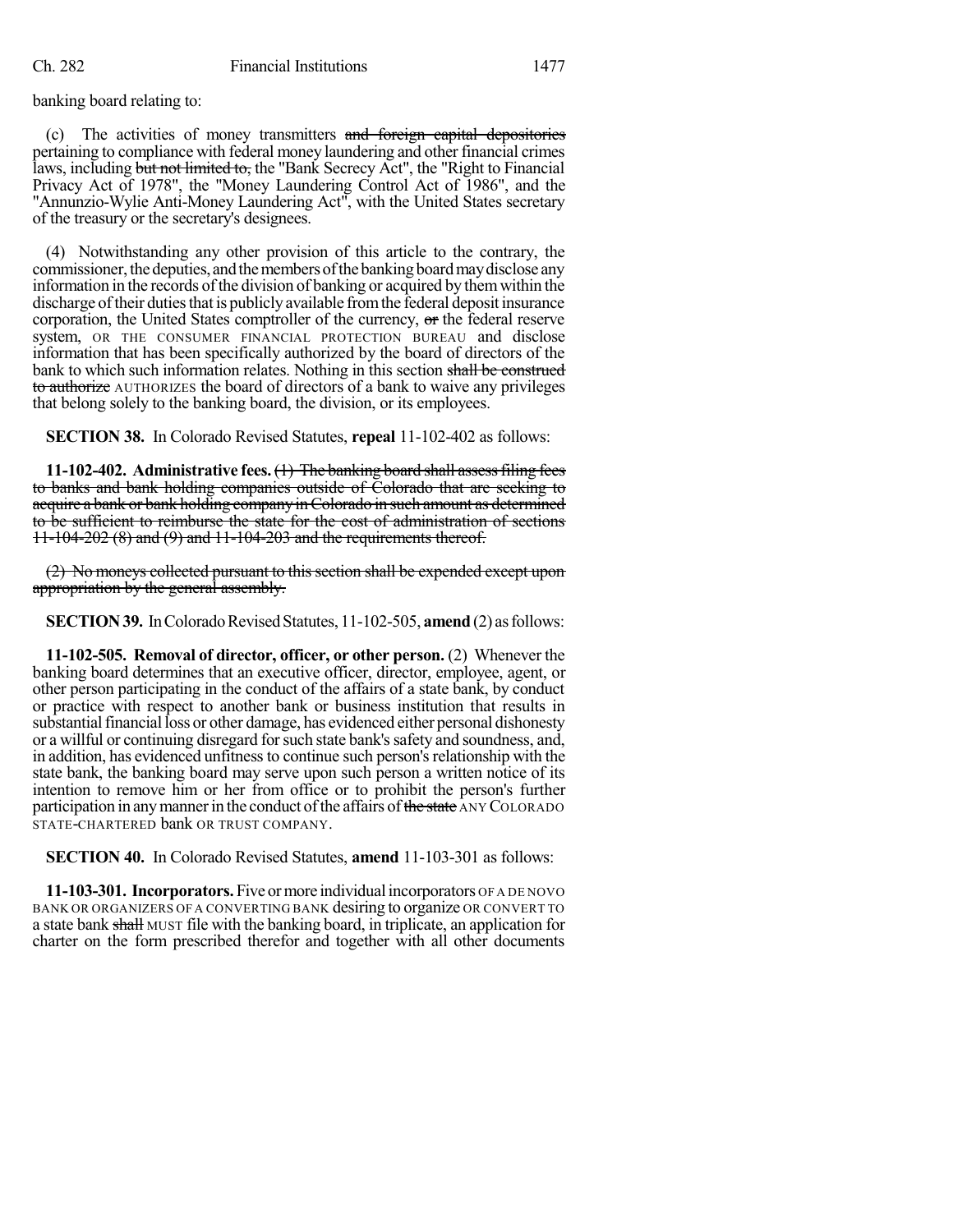1478 Financial Institutions Ch. 282

required by section 11-103-303, all of which instruments shall be duly signed by each ofthe incorporators OR ORGANIZERS and sworn to before an officer authorized by the laws of this state to administer oaths. A majority of the incorporators shall MUST be residents of the state and citizens of the United States. Each incorporator OF A DE NOVO BANK shall, prior to the filing of said application, subscribe and pay in full in cash for stock having a par value of not less than one percent of the minimum capital and paid-in surplus requirements.

**SECTION 41.** In Colorado Revised Statutes, **amend** 11-103-303 as follows:

**11-103-303. Application for de novo charter or charter conversion.** (1) After the capital stock has been fully subscribed, the incorporators shall make application MAY APPLY to the banking board for a DE NOVO BANK charter. The incorporators shall OR ORGANIZERS OF THE CONVERTING BANK MUST submit to the banking board the following:

(a) Its proposed articles ofincorporation in duplicate, in such formasthe banking board shall prescribe PRESCRIBES and as shall be acceptable to the secretary of state for purposes of filing, containing the following information: The name of the state bank; whether the state bank is to exercise trust powers; the community in which it is to be located; the amount of capital, the number of shares of each class, the relative preferences, powers, and the rights of each class, the par value of the shares of each class, and the amount of the paid-in surplus; a statement whether voting for directors shall or shall not be IS OR IS NOT cumulative, and the extent of the preemptive rights of stockholders; and such other proper provisions to govern the business and affairs of the state bank as may be desired by the incorporators OR ORGANIZERS.

(b) An application for a charter in such form and containing such information as the banking board requires, including but not limited to the following: The name, business and residence address, and business and professional affiliations of each director and executive officer; the name, residence, citizenship, and occupation of each subscriber OR SHAREHOLDER and the number of shares for which he or she has subscribed OR OWNS DIRECTLY OR INDIRECTLY; the past and present connection with any bank, other than as a customer, on terms generally available to the public of each director and each subscriber OR SHAREHOLDER tomore than five percent ofthe capital stock, INCLUDING BENEFICIAL INTERESTS; the amount to be borrowed and from whom borrowed on any stock issued to a subscriber to OR SHAREHOLDER OF more than five percent of the capital stock; the address at which it is proposed that THE CONVERTING BANK'S MAIN OFFICE AND EXISTING BRANCHES ARE LOCATED OR THE ADDRESS AT WHICH the DE NOVO state bank PROPOSES TO do business or, ifsuch address is not known, the area within a radius of one-half mile in which the proposed bank is to be located and the community that it proposes to serve; a statement that all the proposed bylaws have been attached as an exhibit to the application; and such other information as the banking board may reasonably require to enable it to determine whether a charter should be issued. The proposed bylaws shall MUST be attached to the application as an exhibit.

(2) Ifthe proposed articles ofincorporation or application do not complywith the requirements of this code, and with the requirements of the banking board issued pursuant thereto, the banking board shall, within thirty days after the receipt thereof,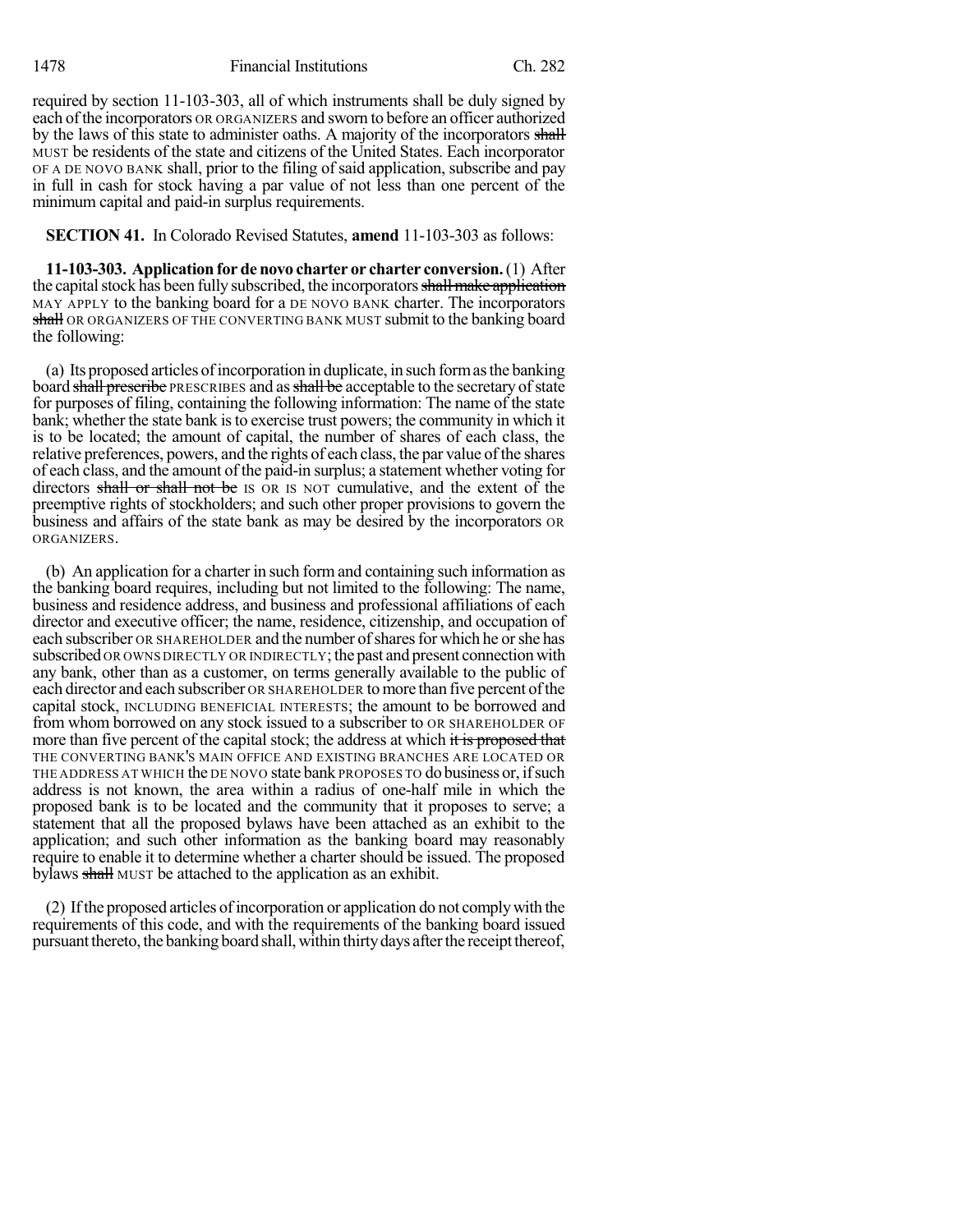return both of the said documents to the incorporators OR ORGANIZERS, calling attention to the defects therein. If such articles of incorporation and application are not so returned by the banking board within thirty days after the receipt thereof, they shall be deemed to have been filed with the banking board as of the date received in its office; otherwise they shall be deemed filed as of the date the amended documents, with all defects corrected, are received in the commissioner's office.

(3) Not more than forty days afterthe date upon which the completed application FOR A DE NOVO STATE BANK CHARTER and all required documents are properly filed with the banking board, the banking board shall mail notice of such filing by registered or certified mail to each bank within a three-mile radius of the location of the proposed bank and to such other persons or banks asthe banking board may designate. Such THE notice shall MUST be in the form prescribed therefor by the banking board and shall MUST include a statement that an application for a state banking charter has been filed, the date of such THE filing, the names and addresses of the incorporators, thereof, and the location of the proposed bank. The banking board shall also cause such notice to be published, at least one time, not more than forty days after the date of filing such THE completed application, in a newspaper of general circulation within the community in which such THE proposed bank is to be located.

**SECTION 42.** In Colorado Revised Statutes, 11-103-304, **amend** (1) introductory portion,  $(3)$   $(a)$  introductory portion,  $(5)$ ,  $(6)$ ,  $(7)$ ,  $(8)$ , and  $(9)$ introductory portion as follows:

**11-103-304. Procedure for granting or denying charter.**(1) Within sixtydays following the filing of the completed application for A DE NOVO charter OR CONVERSION OF AN ESTABLISHED BANK, the commissioner shall make or cause to be made a careful investigation to determine that the following requirements have been met:

(3)(a) The banking board, within six months after the filing of an application for charter, and subject to subsection (7) of this section, shall hold a public hearing to consider the application; except that the banking board, for valid reasons and good cause, may postpone such hearing. At such hearing, the applicant shall have FOR A DE NOVO BANK CHARTER HAS the burden of proving:

(5) The banking board shall give notice of the hearing on application for A DE NOVO BANK charter provided in subsection (3) of this section at least thirty days in advance of the hearing date fixed by the banking board, by registered or certified mail, to the applicant, to each bank within a three-mile radius of the location of the proposed bank, and to such other persons or banks as the banking board may designate. Such THE notice shall MUST be in the form prescribed by the banking board and shall MUST include the names of the incorporators, the name of each stockholder subscribing to ten percent or more of the stock of the bank, the name and location of the proposed bank, the date, time, and place of the hearing, and a statement declaring that the application and proposed articles of incorporation or amended articles of incorporation are available for inspection in the office of the banking board. The banking board shall also cause such notice to be published at least one time not less than twenty days prior to the date fixed for such hearing in a newspaper of general circulation within the community in which the proposed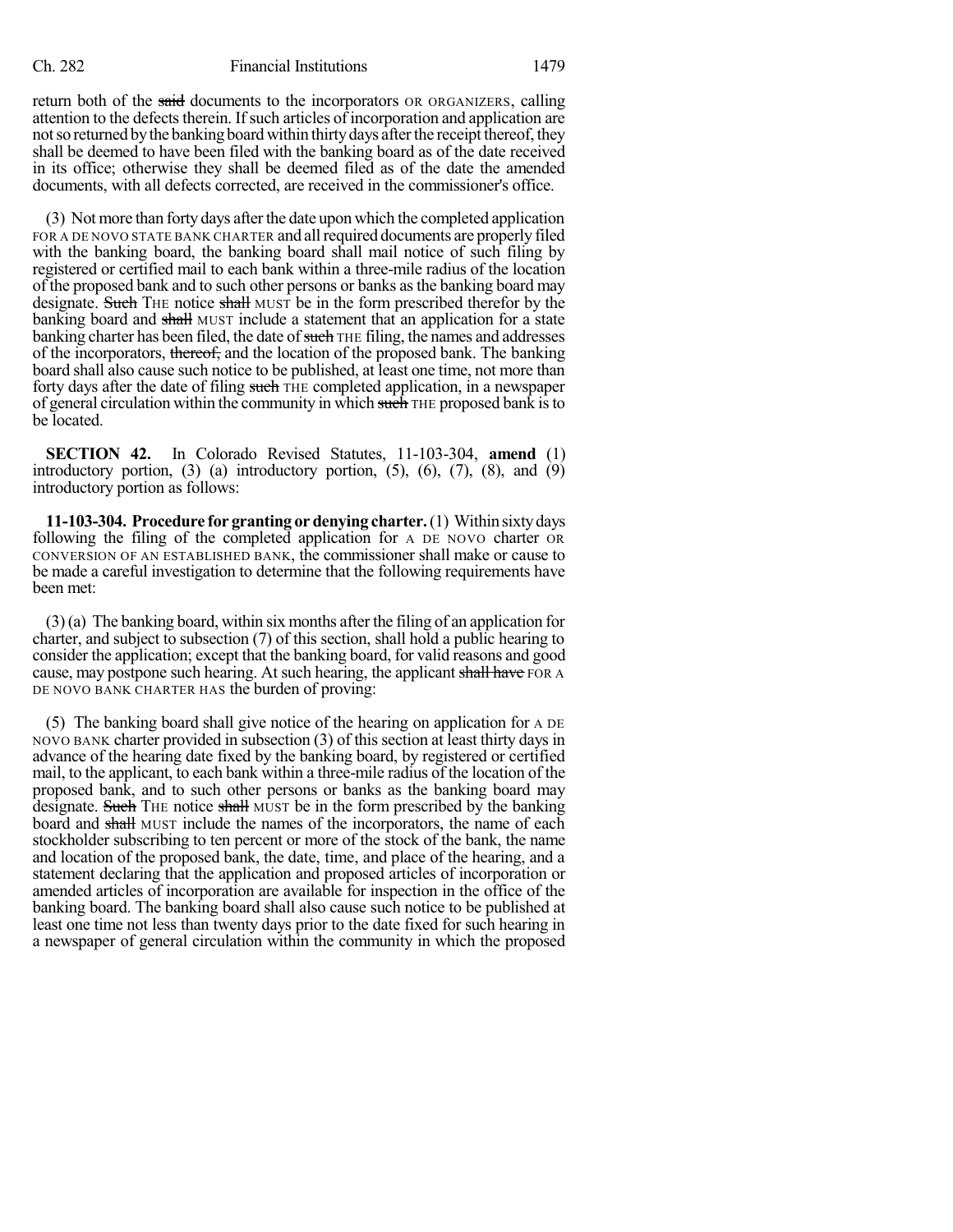bank is to be located.

(6) Within one hundred twenty days following the date of conclusion of the hearing, the banking board shall issue a written order requiring the commissioner to grant a charter if a majority of the banking board finds that the requirements of subsection (1) of this section have been met and that the applicant FOR A DE NOVO BANK CHARTER has met the burden of proof prescribed in subsection (3) of this section. The banking board shall make execution of its order to grant a DE NOVO BANK charter contingent upon the proposed bank making a bona fide application for membership in the federal deposit insurance corporation or the federal reserve system. In applications where THE DIRECTORS OR management has not been fully disclosed at the time of the hearing, the banking board may make execution of its order to grant a charter contingent upon itssubsequent approval of THE DIRECTORS AND management. If a majority of the banking board findsthat the requirements of subsection  $(1)$  of this section or the burden of proof of subsection  $(3)$  of this section have not been met, the BANKING BOARD SHALL DENY THE application for A DE NOVO charter. shall be denied. The banking board may revoke a charter that may have been granted in any case where the proposed bank has not exercised its charter and opened for business within six months after the date of the order to grant the charter.

(7) If, within a ninety-day period, there have been filed with the banking board two or more applications for A DE NOVO BANK charter for state banks to serve the same community, the banking board may hold a single hearing to consider such THE applications. The banking board may grant or deny a DE NOVO BANK charter to one or more of the applicants without regard to the priority in time of filing applications. The determination of the banking board to deny a charter to an applicant who might otherwise qualify for a charter under subsections  $(1)$  and  $(3)$  of this section shall MUST be based upon a finding that the public need or advantage of the community or area of the community in which the proposed bank will be located will best be served by such denial and by the granting of a DE NOVO BANK charter on another application or other applications heard at such single hearing.

(8) It shall be IS a criminal offense against UNDER this code for a proposed DE NOVO state bank to perform any act as a state bank other than to perfect its organization, obtain and equip a place of business, or otherwise prepare to do business as a state bank prior to receiving a charter.

(9) Unless otherwise provided by lawto the contrary, THE BANKING BOARD MUST FIRST APPROVE THE articles of incorporation, amended articles of incorporation, or amendments to articles of incorporation, WHICH THE APPLICANT shall be delivered and filed THEN DELIVER AND FILE as follows:

**SECTION 43.** In Colorado Revised Statutes, **amend** 11-103-401 as follows:

**11-103-401. Subscription calls.** After a DE NOVO charter has been granted, the directors may call for the payment of the subscriptions in full within thirty days after the date of the notice that the charter has been granted. No share shall be issued THE BANK SHALL NOT ISSUE ANY SHARES until the BANK HAS PAID IN FULL, IN CASH, THE par value and the pro rata portion of the paid-in surplus specified in the DE NOVO charter. have been paid in full in cash.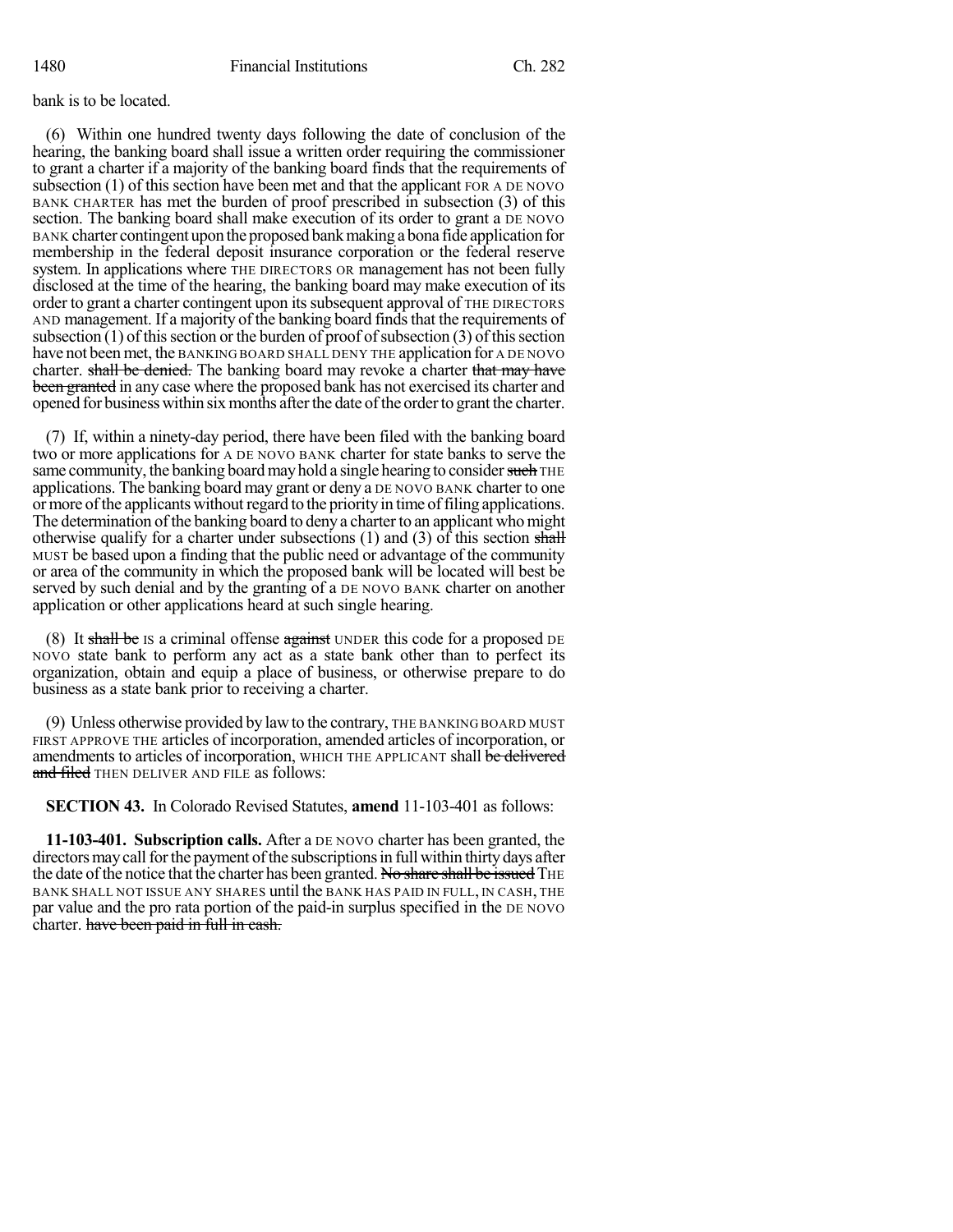## **SECTION 44.** In Colorado Revised Statutes, 11-103-502, **amend** (4) as follows:

**11-103-502. Directors' meetings - duties.** (4) A state bank authorized to exercise trust powers shall not accept, or voluntarily relinquish, a fiduciary account without the approval or ratification of the board of directors, or of a committee of officers or directors designated by the board to performthisfunction, but the board of directors or the committee may prescribe general rules governing acceptances or relinquishment of fiduciary accounts, and action taken by an officer in accordance with these rules is sufficient approval. Any committee so designated shall keep minutes of its meetings and report at each monthly meeting of the board of directors all action taken since the previous meeting of the board. The board of directors shall designate one or more committees of not less than three qualified officers or directors to supervise the investment of fiduciary funds. No such investment OF ANY ACCOUNT FOR WHICH THE BANK HAS INVESTMENT DISCRETIONARY AUTHORITY shall be made, retained, or disposed of without the approval of a BOARD-APPROVED committee as to which the bank has investment or review responsibility. At least once in every calendar year, the committee shall review the records of each fiduciary account asto which the bank hasinvestment or review responsibility and shall determine the current value, safety, and suitability of the investments and whether the investments should be modified or retained. The committee shall keep minutes of its meetings and shall report at each monthly meeting of the board of directors its conclusions on all questions considered and all action taken since the previous meeting of the board. THE BOARD OF DIRECTORS SHALL ESTABLISH THE POLICIES AND PROCEDURES NECESSARY FOR THE PROPER EXERCISE OF FIDUCIARY POWERS BY THE STATE BANK AND IN ACCORDANCE WITH ANY RULE ESTABLISHED BY THE BANKING BOARD.

**SECTION 45.** In Colorado Revised Statutes, **amend** 11-103-705 as follows:

**11-103-705. Effective date of merger - certificate.** (1) A mergershall, Unless a later date is specified in the agreement, become A MERGER BECOMES effective upon the filing with APPROVAL BY the banking board of the executed agreement, together with copies of the resolutions of the stockholders of each constituent bank approving it, certified by such THE bank's president or a vice-president and a secretary. The charters of the constituent banks, other than the resulting bank, shall thereupon be deemed surrendered.

(2) AFTER APPROVAL OF THE AGREEMENT, the banking board shall thereupon issue to the resulting bank a certificate of merger, setting forth the name of each constituent bank and the name of the resulting state bank. Such THE certificate shall be Is conclusive evidence of the merger and of the correctness of all proceedings therefor FOR THE MERGER in all courts and places and may be recorded in any office for the recording of deeds to evidence the new name in which the property of the constituent banks is held.

**SECTION 46.** In Colorado Revised Statutes, 11-103-707, **amend** (2) as follows:

**11-103-707. Conversion from state bank to national and vice versa.** (2) THE BOARD SHALL GRANT A STATE CHARTER TO a national bank located in thisstate that follows the procedure prescribed by federal law to convert into a state bank shall be granted a state charter if it meets the requirements for the incorporation of a state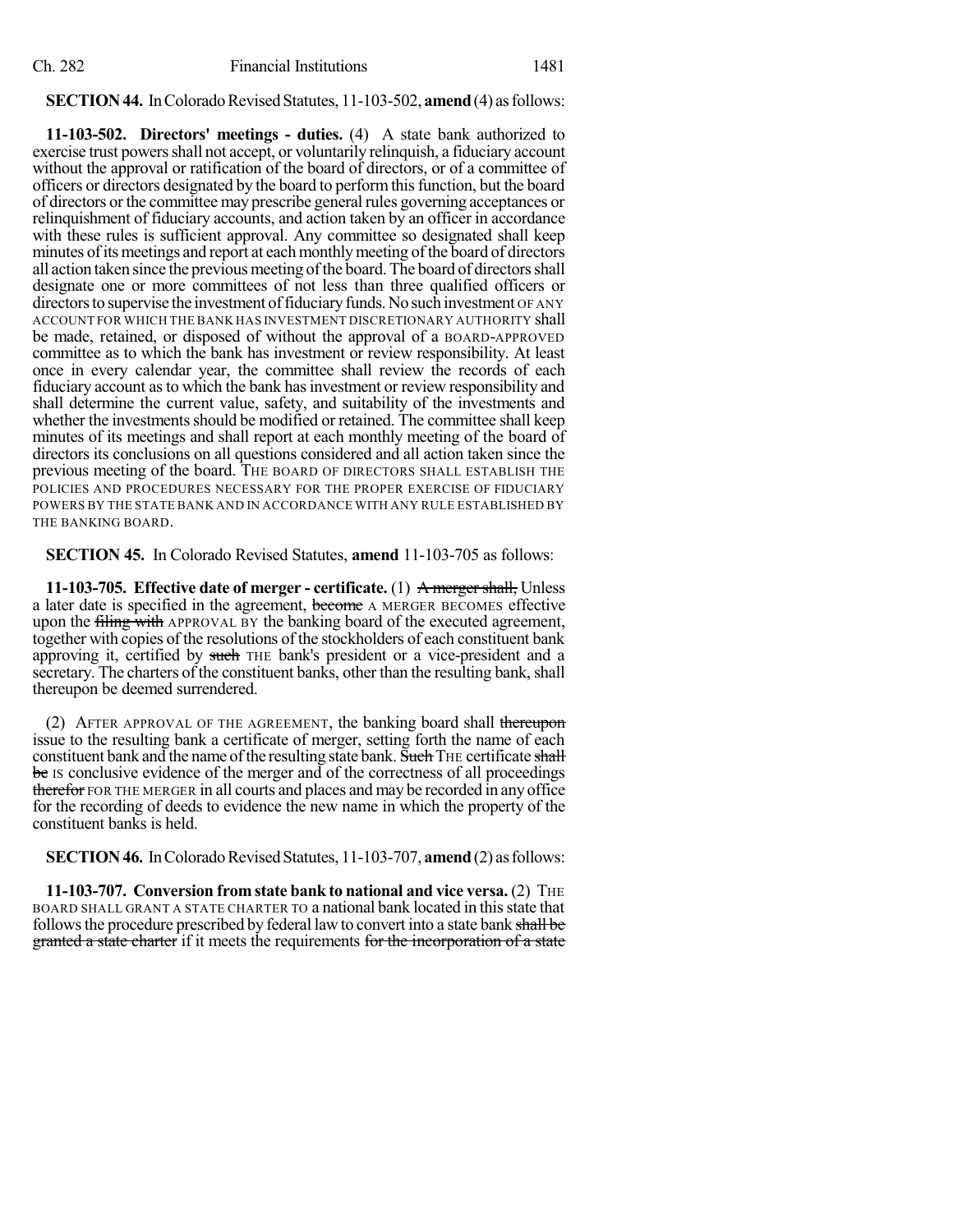bank ESTABLISHED BY THE BANKING BOARD IN ITS RULES. Any requirement that shares must be paid in cash may be satisfied by the exchange of shares of the converted state bank for those of the converting national bank, which may be valued at no more than their fair cash market value. The procedure for incorporation of a state bank may be modified to the extent made necessary by the difference between an ordinary incorporation and a conversion AS ESTABLISHED BY THE BANKING BOARD IN ITS RULES. THE CONVERTING BANK SHALL CAUSE TO BE PUBLISHED A NOTICE OF THE CONVERSION ONCE A WEEK FOR THREE SUCCESSIVE WEEKS IN A NEWSPAPER OF GENERAL CIRCULATION IN THE COUNTY IN WHICH THE CONVERTING BANK HAS ITS PRINCIPAL OFFICE. THE CONVERTING BANK SHALL FILE PROOF OF THE PUBLICATION WITH THE DIVISION.

**SECTION 47.** In Colorado Revised Statutes, 11-104-203, **amend** (1) as follows:

**11-104-203. Authority of banking board to enforce provisions of article.** (1) Any bank holding company controlling any other bank holding company or bank pursuant to the provisions of this code in this state shall IS, for purposes of enforcing the provisions of this article, be subject to the jurisdiction of the banking board with respect to its operations and affairs in the state of Colorado. The banking board may utilize the applicable powers conferred by this code AND THE "PUBLIC DEPOSIT PROTECTION ACT", ARTICLE 10.5 OF THIS TITLE, to carry out the duties imposed by this section.

**SECTION 48.** In Colorado Revised Statutes, 11-109-101, **amend** (6) and (12) as follows:

**11-109-101. Definitions.** As used in this article, unless the context otherwise requires:

(6) "Representative trust office" means an office at which a trust company has been authorized by the commissioner BANKING BOARD to engage in a trust business other than acting as a fiduciary.

(12) "Trust institution" means a trust company, a federal orstate chartered bank with trust powers, A STATE BANK WITH TRUST POWERS CHARTERED UNDER THE LAWS OF ANOTHER STATE, or a trust company chartered under the laws of another state.

**SECTION 49.** In Colorado Revised Statutes, **amend** 11-109-102 as follows:

**11-109-102. Use of words "trust" or "trust company".** (1) It is unlawful for any person, firm, association, or corporation to use or advertise the words "trust" or "trust company" in the conduct of its business in such a manner as is likely to cause the public to be confused, deceived, or mistaken that such THE person, firm, association, or corporation has been authorized to transact business as a regulated financial institution unless such THE person, firm, association, or corporation is organized under the "Colorado Banking Code", articles 101 to 109 and article 10.5 of this title, article 70 of this title, THE BANKING LAWS OF ANOTHER STATE, or the national banking laws and is authorized to use the words "trust" or "trust company" as part of its name.

(2) The provisions of Subsection  $(1)$  of this section shall DOES not apply to state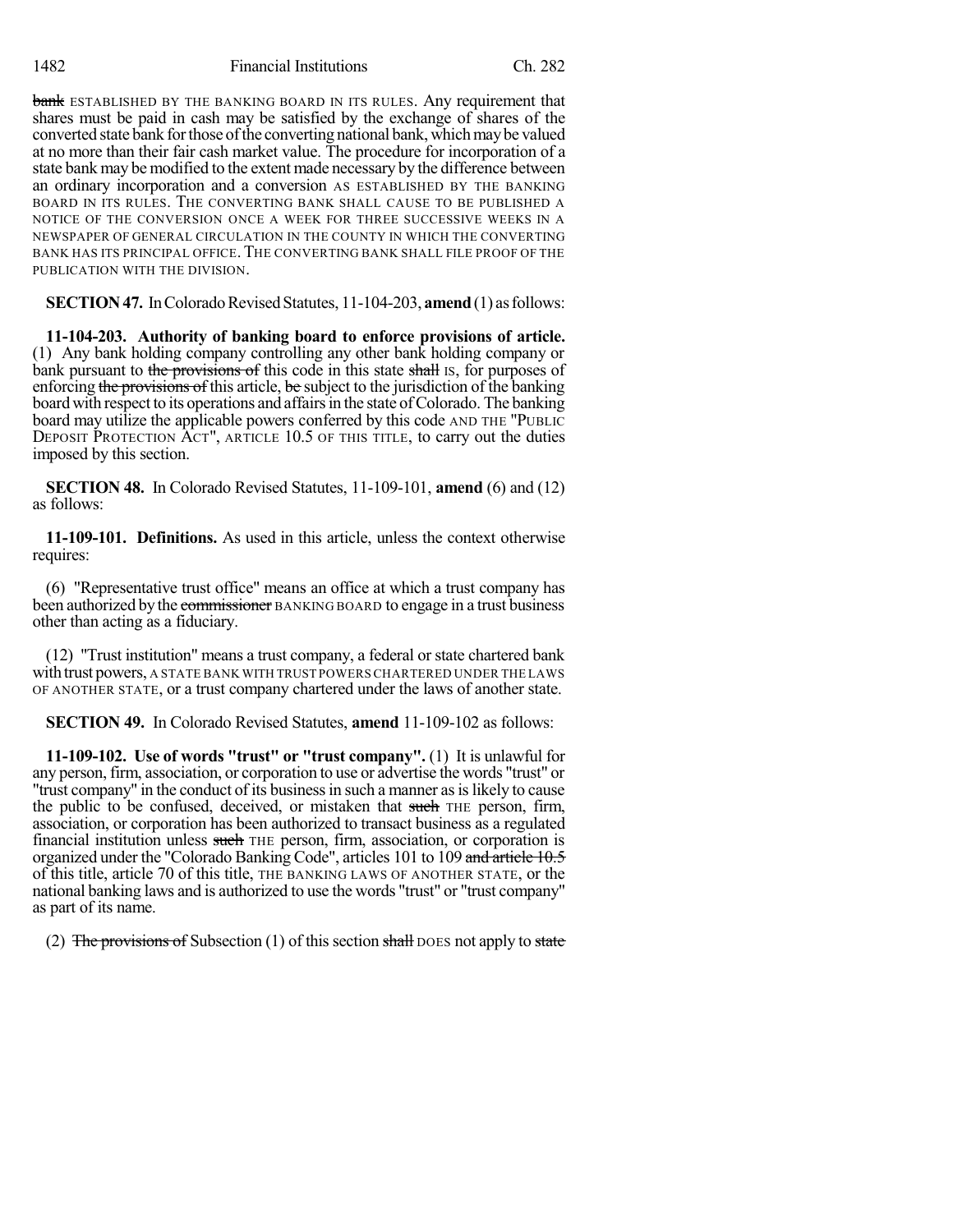banks with trust powers, national banking associations located in Colorado that have trust powers, and trust companies incorporated in Colorado TRUST INSTITUTIONS.

**SECTION 50.** In Colorado Revised Statutes, 11-109-202, **amend** (5) as follows:

**11-109-202. Offices of trust companies.** (5) A trust company chartered by a state other than Colorado may establish and maintain a trust office or representative trust office anywhere in this state if the establishment and operation of such office is authorized expressly by rules promulgated by the banking board forthat purpose. The out-of-state trust company must provide to the commissioner BANKING BOARD notice of its intent to open an office at least sixty days before opening such office for business.

**SECTION 51.** In Colorado Revised Statutes, 11-109-502, **add** (3) as follows:

**11-109-502. Director and officer insurance and fidelity bonds - legislative** declaration. (3) THE DIRECTORS OF A TRUST COMPANY SHALL:

(a) REQUIRE GOOD AND SUFFICIENT FIDELITY BONDS ON ALL ACTIVE OFFICERS AND EMPLOYEES,WHETHER OR NOT THEY DRAW SALARY OR COMPENSATION,WHICH BONDS MUST PROVIDE FOR INDEMNITY TO THE TRUSTCOMPANY ON ACCOUNT OFANY LOSSES SUSTAINED BY IT AS THE RESULT OF ANY DISHONEST, FRAUDULENT, OR CRIMINAL CONDUCT BY THEM ACTING INDEPENDENTLY OR IN COLLUSION OR COMBINATION WITH ANY PERSON.THE BONDS MAY BE IN INDIVIDUAL,SCHEDULE,OR BLANKET FORM, AND THE TRUST COMPANY SHALL PAY THE PREMIUMS FOR THE BONDS.

(b) REQUIRE SUITABLE INSURANCE PROTECTION TO THE TRUST COMPANY AGAINST BURGLARY, ROBBERY, THEFT, AND OTHER INSURABLE HAZARDS TO WHICH THE TRUST COMPANY MAY BE EXPOSED IN THE OPERATIONS OF ITS BUSINESS ON THE PREMISES OR ELSEWHERE; AND

(c) PRESCRIBE, AT LEAST ONCE IN EACH CALENDAR YEAR,THE AMOUNT OR PENAL SUM OF THE BONDS AND POLICIES SPECIFIED IN THIS SECTION AND THE SURETIES OR UNDERWRITERS THEREON AFTER GIVING DUE AND CAREFUL CONSIDERATION TO ALL KNOWN ELEMENTS AND FACTORS CONSTITUTING SUCH RISK OR HAZARD. THE DIRECTORS SHALL RECORD THE ACTION IN THE BOARD'S MINUTES.

**SECTION 52.** In Colorado Revised Statutes, 11-109-604, **amend** (2) as follows:

**11-109-604. Removal of director, officer, or other person.** (2) Whenever the banking board determines that an executive officer, director, employee, agent, or other person participating in the conduct of the affairs of a trust company, by conduct or practice with respect to another trust company or business institution that results in substantial financial loss or other damage, has evidenced either personal dishonesty or a willful or continuing disregard for the trust company's safety and soundness, and, in addition, has evidenced unfitness to continue his or her relationship with the trust company, the banking board may serve upon such THE person a written notice of its intention to remove him or her from office or to prohibit such person's further participation in any manner in the conduct of the affairs of the ANY COLORADO STATE-CHARTERED trust company OR BANK.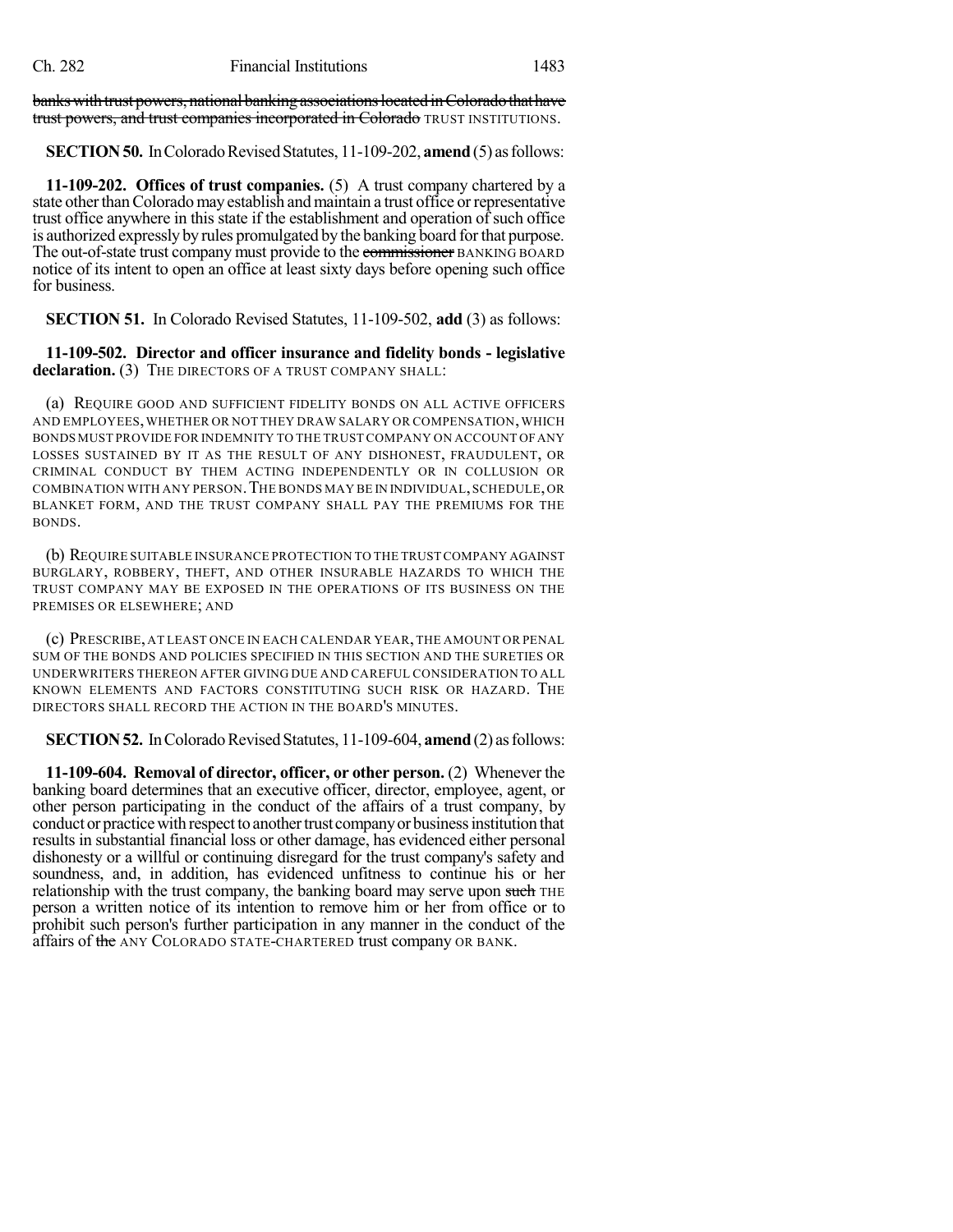**SECTION 53.** In Colorado Revised Statutes, 11-104-202, **amend** (2) as follows:

**11-104-202. Acquisition of control of bank holding companies and banks by bankholding companiesindifferentstates-interstatebanking andbranching.** (2) An out-of-state bank holding company may not acquire control of, or acquire all or substantially all of the assets of, a Colorado depository institution having its principal place of business in Colorado. unless such depository institution has been in operation for at least five years at the time of the acquisition of control. An out-of-state bank holding company acquiring control of a Colorado bank holding company industrial bank holding company, or thrift holding company may acquire control of anyColorado depository institution having its principal place of business in Colorado controlled by the Colorado bank holding company industrial bank holding company, or thrift holding company. even though such depository institution has been in operation for less than five years.

**SECTION 54.** In Colorado Revised Statutes, **amend** 11-105-110 as follows:

**11-105-110. Disclosure of information pursuant to legal process.** Any bank, savings and loan association, industrial bank, credit union, or any agent or employee of such financial institutions that makes a disclosure of records or information on the direction contained in a lawful notice, subpoena, written request, search warrant, grand jury subpoena, or other process issued by any governmental authority or by a court shall is not be held civilly or criminally liable for such disclosure, nor shall IS the financial institution be held liable to the customer or any other person for such disclosure.

**SECTION 55.** In Colorado Revised Statutes, 11-105-112, **amend** (4) (b) as follows:

**11-105-112. Entity account - certificate of existence and authority definitions.** (4) As used in this section, unless the context otherwise requires:

(b) "Financial institution" means any federal orstate chartered commercial bank, savings and loan association, industrial bank, savings bank, or credit union.

**SECTION 56.** In Colorado Revised Statutes, 11-105-602, **amend** (3) (b); and **repeal** (3) (b.5) (II) as follows:

**11-105-602. Financialbranchesallowed- conversionof financialinstitutions to branches - acquisitions.** (3) (b) Any bank industrial bank, or savings and loan association may, upon thirty days' written notice to the banking board or commissioner, be converted to a branch of any bank industrial bank, or savings and loan association.

 $(b.5)$  (II) This paragraph  $(b.5)$  shall not apply with respect to any industrial bank that:

(A) Became an insured depositoryinstitution beforeOctober 1, 2003, or pursuant to an application for deposit insurance that was approved by the federal deposit insurance corporation before such date; and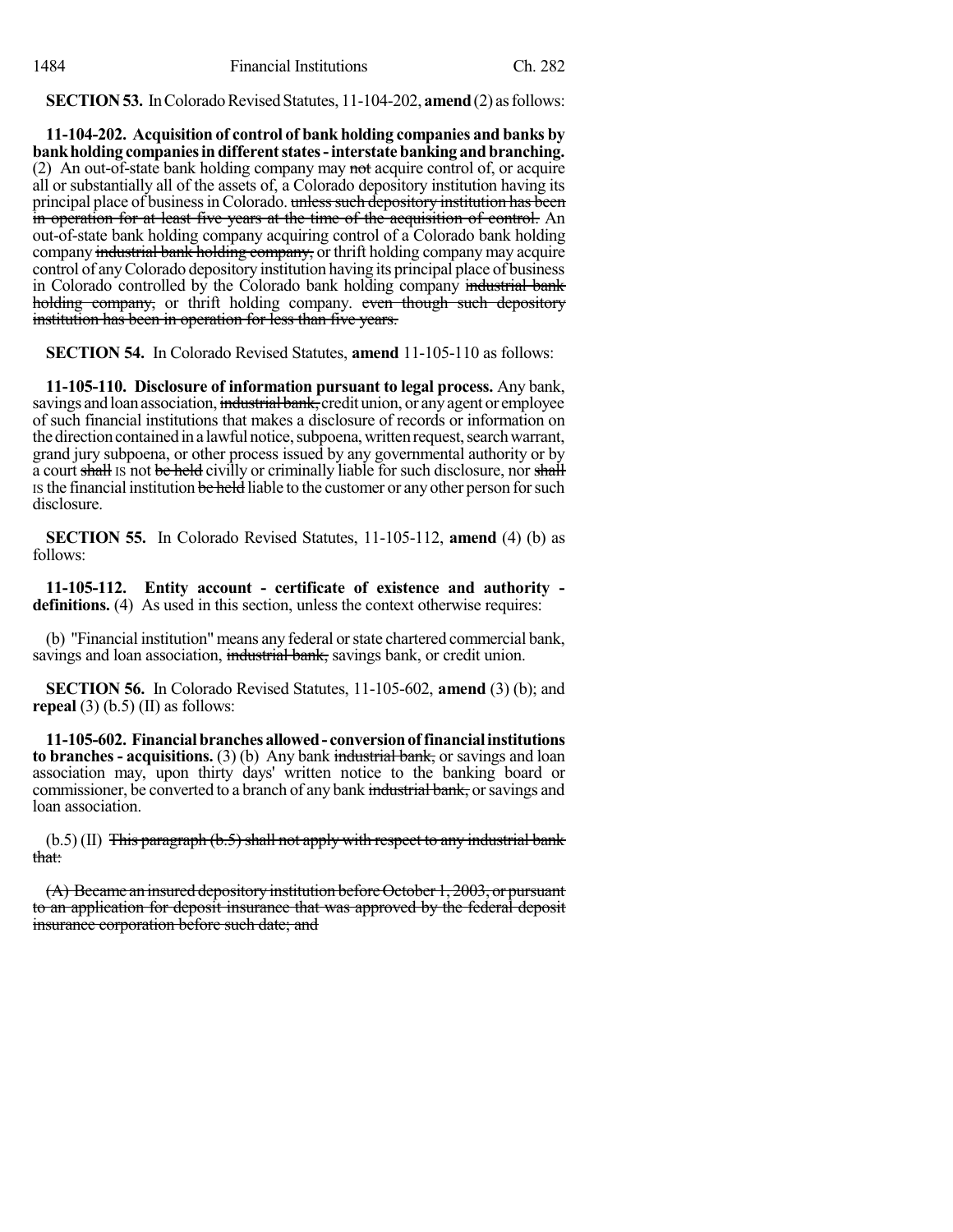(B) Is a subsidiary of a parent entity, at least eighty-five percent of whose gross revenues on a consolidated basis, including affiliates, were derived from engaging in, on an ongoing basis, activities that are financial in nature or incidental to a financial activity, asdefinedbythe federal "Gramm-Leach-BlileyAct", as amended, Pub.L. 106-102, 113 Stat. 1388, during at least three of the prior four calendar quarters.

**SECTION 57.** In Colorado Revised Statutes, 11-105-603, **amend** (2) as follows:

**11-105-603. Financial institutions - common powers and limitations.** (2) Nothing in this part 6 shall be construed to apply APPLIES to a branch facility operating under an emergency grant pursuant to section 11-103-809; or  $11$ -108-611; however, such a branch facility may continue to operate in perpetuity as a branch without being subject to any percentage limitation on branches set forth in this part 6.

**SECTION 58.** In Colorado Revised Statutes, 11-109-907, **amend** (1) and (2) introductory portion as follows:

**11-109-907.** Extensions of credit. (1) A trust company including a private family trust company as defined in section 11-109-1001, shall not make any loans or extensions of credit except as provided in subsection (2) of this section.

(2) A trust company including a private family trust company as defined in section 11-109-1001, may:

**SECTION 59.** In Colorado Revised Statutes, 12-6-108, **amend** (3) as follows:

**12-6-108. Classes of licenses.**(3) The licensing requirements ofthis part 1 shall DO not apply to banks, savings banks, savings and loan associations, building and loan associations, industrial banks, or credit unions or an affiliate or subsidiary of such entities in offering to sell, or in the sale of, a motor vehicle that was subject to a lease or that has been repossessed or foreclosed upon if the repossession or foreclosure is in connection with a loan made or originated in Colorado.

**SECTION 60.** In Colorado Revised Statutes, 12-14-123, **amend** (1) (c) as follows:

**12-14-123. Duties of collection agencies.** (1) A licensee shall:

(c) Maintain, at all times, a trust account for the benefit of its clients which shall contain THAT CONTAINS, at all times, sufficient funds to pay all sums due or owing to all of its clients. The LICENSEE SHALL MAINTAIN THE trust account shall be maintained in a commercial bank industrial bank, or savings and loan association account in this state or accessible in a branch in this state until disbursed to the creditor. Such THE account shall MUST be clearly designated as a trust account and shall be used only for such purposes and not as an operating account. A deposit of all funds received to a trust account followed by a transfer of the agency share of the collection to an operating account is not a violation of this section.

**SECTION 61.** In Colorado Revised Statutes, 12-43.3-313, amend (2) as follows: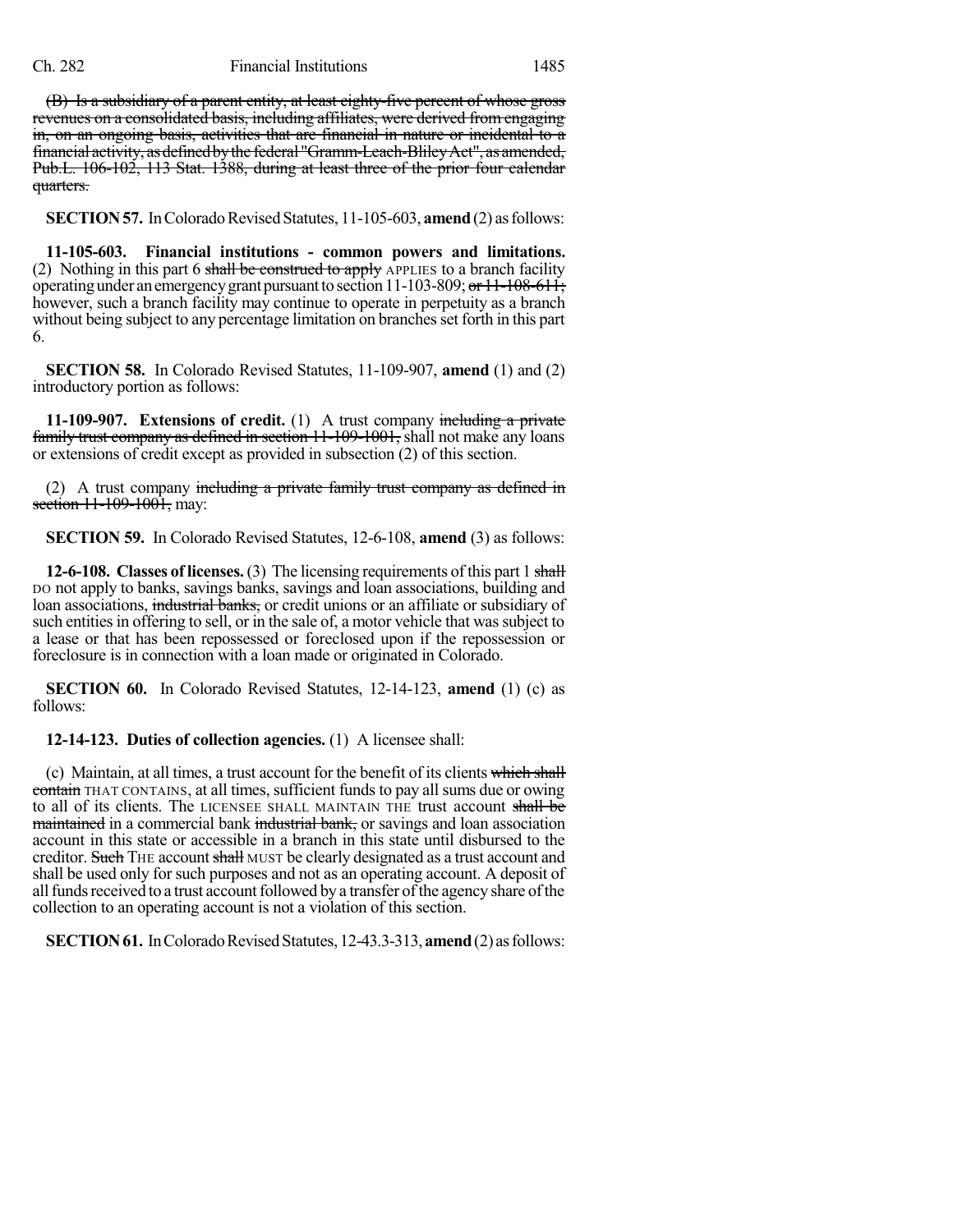**12-43.3-313. Unlawful financial assistance.** (2) A person shall not have an unreported financial interest in a license pursuant to this article unless that person has undergone a fingerprint-based criminal history record check as provided for by the state licensing authority in its rules; except that this subsection  $(2)$  shall DOES not apply to banks OR savings and loan associations or industrial banks supervised and regulated by an agency of the state or federal government, or to FHA-approved mortgagees, or to stockholders, directors, or officers thereof.

**SECTION 62.** In Colorado Revised Statutes, 12-47-308, **amend** (4) (a) as follows:

**12-47-308. Unlawful financial assistance.** (4) (a) Except as otherwise authorized, itisunlawfulfor anyperson or corporation holding anylicense pursuant to this article or article 46 of this title or any person who is a stockholder, director, or officer of any corporation holding a license pursuant to this article or article 46 of this title to be a stockholder, director, or officer or to be interested, directly or indirectly, in any person or corporation that lends money to any person or corporation licensed pursuant to this article or article 46 of this title, but this subsection (4) shall DOES not apply to banks OR savings and loan associations  $\sigma$ industrial banks supervised and regulated by an agency of the state or federal government, or to FHA-approved mortgagees, or to stockholders, directors, or officers thereof; and it is unlawful for any person or corporation licensed pursuant to this article or article 46 of this title, or any stockholder, director, or officer of such corporation, to make any loan or be interested, directly or indirectly, in any loan to any other person licensed pursuant to the provisions of this article or article 46 of this title; except that this paragraph (a) shall DOES not apply to any financial institution that comes into possession of a licensed premises by virtue of a foreclosure or deed in lieu of foreclosure if such financial institution does not retain such premises for longer than one year or for such time exceeding one year as provided in paragraph (b) of this subsection (4).

**SECTION 63.** In Colorado Revised Statutes, 12-61-702, **amend** (4.3) as follows:

**12-61-702. Definitions.** As used in this part 7, unless the context otherwise requires:

(4.3) "Financial institution" means any "bank" or "savings association" as such terms are defined in 12 U.S.C. sec. 1813, any state or industrial bank incorporated under title 11, C.R.S., any state or federally chartered credit union, or any company which THAT has direct or indirect control over any of such entities.

**SECTION 64.** In Colorado Revised Statutes, 16-5-401, **amend** (4.5) introductory portion and (4.5) (t); and **repeal** (4.5) (u) as follows:

**16-5-401. Limitation for commencing criminal proceedings and juvenile delinquency proceedings.** (4.5) The period within which a prosecution must be commenced shall begin BEGINS to run upon discovery of the criminal act or the delinquent act for:

(t) Unlawful acts or omissions relating to financial institutions, pursuant to section 11-107-108, C.R.S.; AND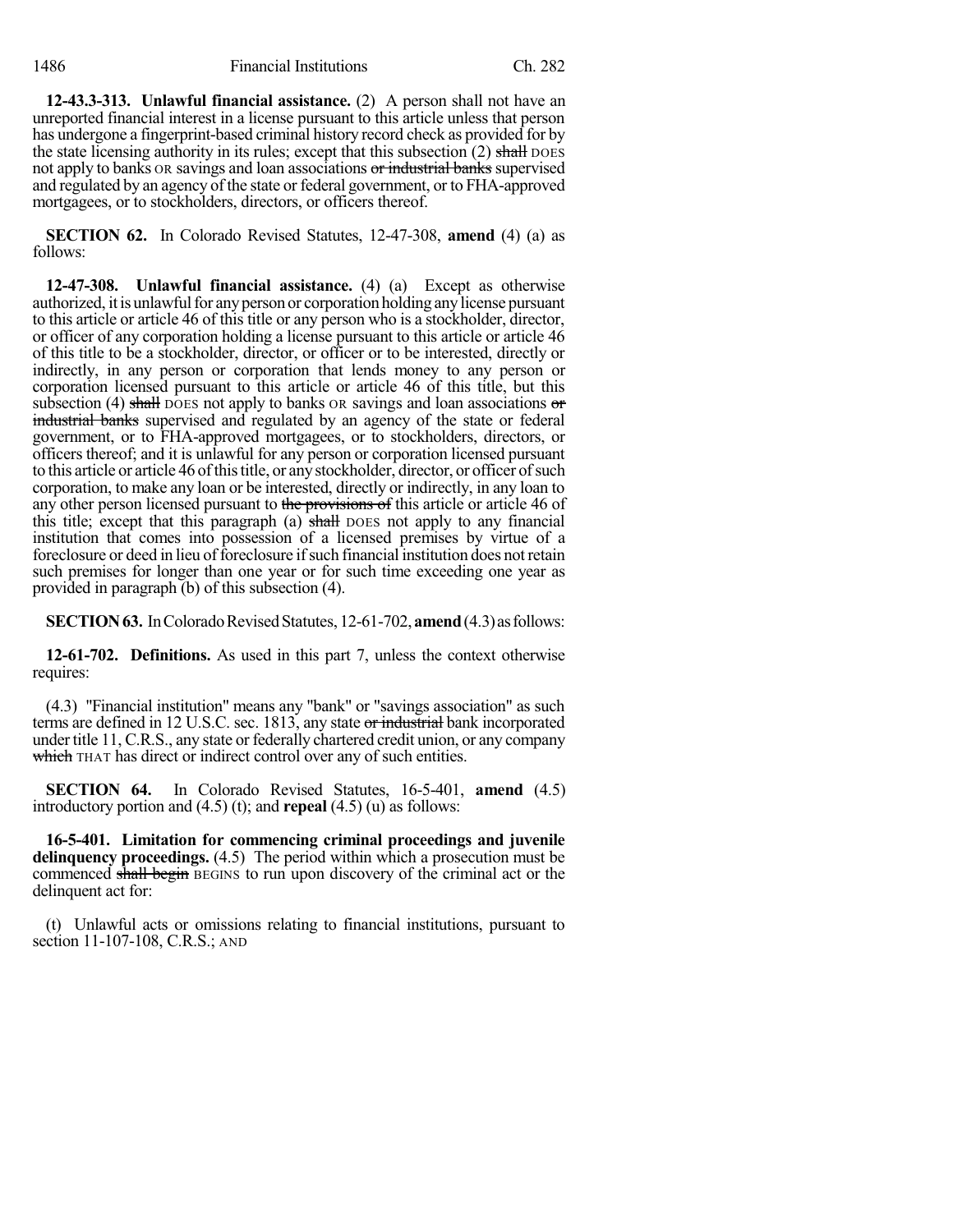(u)  $C$ riminal offenses relating to industrial banks, pursuant to section  $11-108-801$ (3), C.R.S.; and

**SECTION 65.** In Colorado Revised Statutes, 18-5-205, **amend** (1) (b), (1) (g), and (7) as follows:

**18-5-205. Fraud by check - definitions- penalties.** (1) As used in thissection, unless the context otherwise requires:

(b) "Drawee" means the bank upon which a check is drawn or a bank, savings and loan association, industrial bank, or credit union on which a negotiable order of withdrawal or a share draft is drawn.

(g) "Negotiable order of withdrawal account" means an account in a bank OR savings and loan association or industrial bank, and "share draft account" means an account in a credit union, on which payment of interest or dividends may be made on a deposit with respect to which the bank OR savings and loan association or industrial bank or the credit union, as the case may be, may require the depositor to givenoticeof anintendedwithdrawal notlessthan thirtydays before thewithdrawal is made, even though in practice such notice is not required and the depositor is allowed to make withdrawal by negotiable order of withdrawal or share draft.

(7) A bank,  $\alpha$  savings and loan association,  $\alpha$ n industrial bank, or  $\alpha$  credit union shall is not be civilly or criminally liable for releasing information relating to the drawer's account to a sheriff, deputy sheriff, undersheriff, police officer, agent of the Colorado bureau of investigation, division of gaming investigator, division of lottery investigator, parks and outdoor recreation officer, Colorado wildlife officer, district attorney, assistant district attorney, deputy district attorney, or authorized investigator for a district attorney or the attorney general investigating or prosecuting a charge under this section.

**SECTION 66.** In Colorado Revised Statutes, 23-3.1-302, **amend** (6) as follows:

**23-3.1-302. Definitions.** As used in this part 3, unless the context otherwise requires:

(6) "Financial institution" means any state bank, state trust company, industrial bank, savings and loan association, credit union chartered by the state of Colorado, national bank, broker-dealer, mutual fund, insurance company, or other similar financial entity qualified to do business in the state of Colorado.

**SECTION 67.** In Colorado Revised Statutes, 24-72-204, **amend** (3.5) (c) introductory portion and (3.5) (c) (VII) as follows:

**24-72-204. Allowance or denial of inspection - grounds- procedure - appeal - definitions.** (3.5) (c) The custodian of any records described in paragraph (a) of this subsection  $(3.5)$  which THAT concern an individual who has made a request of confidentiality pursuant to this subsection  $(3.5)$  and paid any required processing fee shall deny the right of inspection of the individual's address contained in such records on the ground that disclosure would be contrary to the public interest; except that such custodian shall allow the inspection of such records by such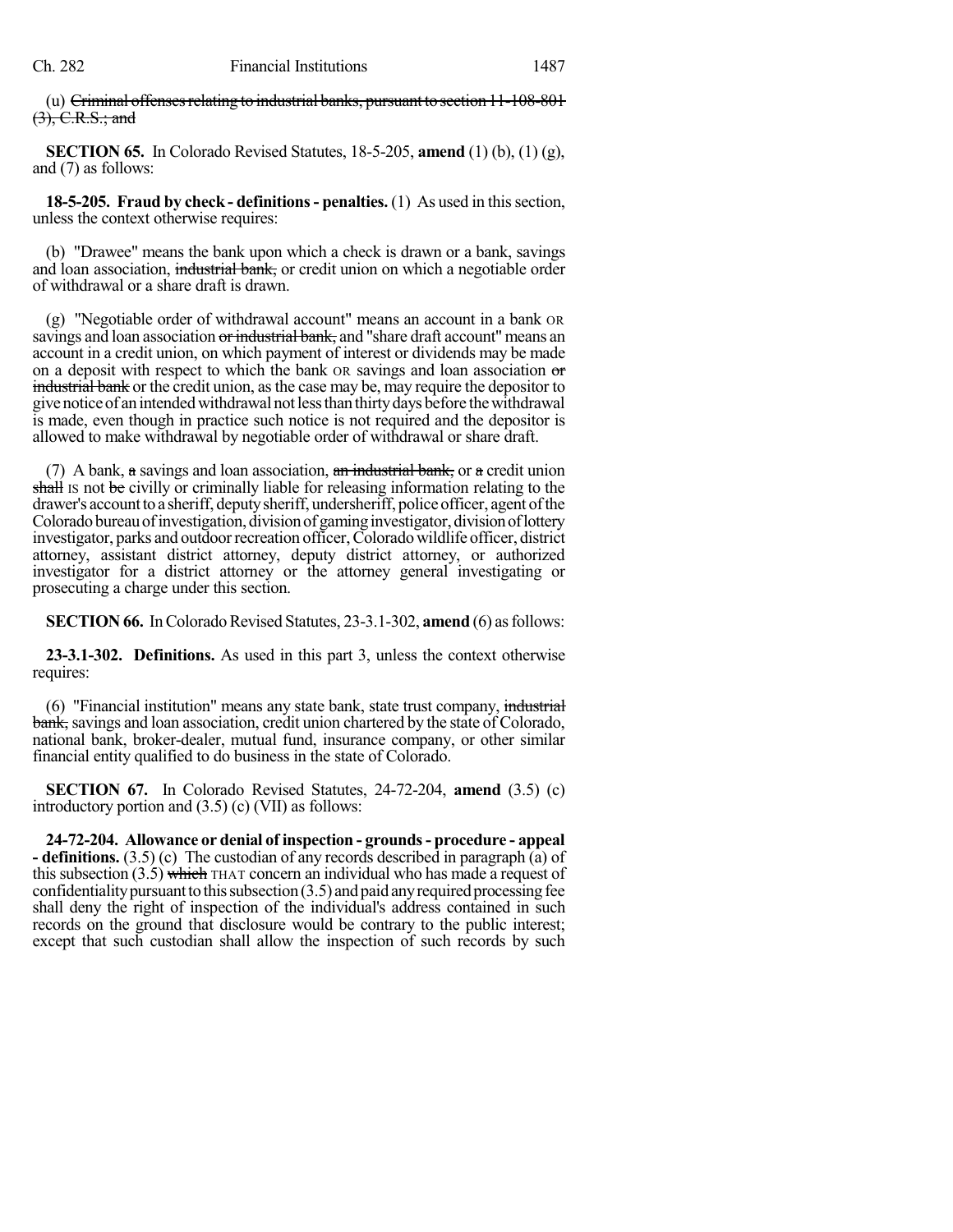1488 Financial Institutions Ch. 282

individual, by any person authorized in writing by such individual, and by any individual employed by one of the following entities who makes a request to the custodian to inspect such records and who provides evidence satisfactory to the custodian that the inspection is reasonably related to the authorized purpose of the employing entity:

(VII) A bank as defined in section  $11-101-401$  (5), C.R.S., an industrial bank as defined in section 11-108-101 (1), C.R.S., a trust company as defined in section 11-109-101 (11),C.R.S., a credit union as defined in section 11-30-101 (1),C.R.S., a domestic savings and loan association as defined in section 11-40-102 (5),C.R.S., a foreign savings and loan association as defined in section 11-40-102 (8), C.R.S., or a broker-dealer as defined in section 11-51-201 (2), C.R.S.;

**SECTION 68.** In Colorado Revised Statutes, 24-75-603, **amend** (1) as follows:

**24-75-603. Depositories.** (1) It islawful for the state of Colorado and any of its institutions and agencies, counties, municipalities, and districts; and any other political subdivision of the state; and any department, agency, or instrumentality thereof; or any political or public corporation of the state; whenever any of the foregoing have funds, and for any bank, savings and loan association, industrial bank, credit union, fraternal benefit society, trust deposit and security company, trust company, or any other financial institution operating under the laws of this state having funds in their possession or custody, respectively, to deposit, or cause to be deposited either by or through the treasurer or such other custodian of funds as may be appointed, such funds so eligible for investment in any state bank, national bank, or state or federal savings and loan association in Colorado that is, at the time the deposit is made, a member of the federal deposit insurance corporation or its successor to the extent that the deposit is insured by the federal deposit insurance corporation or its successor or is secured by pledge of eligible collateral as required by statute.

**SECTION 69.** In Colorado Revised Statutes, 24-75-701, **amend** (4) as follows:

**24-75-701. Definitions.** As used in this part 7, unless the context otherwise requires:

(4) "Financial institution"means an institution, with its primary place of business in thisstate and authorized by its charter to exercise fiduciary powers, that is a state bank,  $\theta$  industrial bank, a savings and loan association, or a trust company chartered by this state, a national bank organized or chartered under chapter 2 of title 12 of the United States Code, or a federal savings and loan association organized or chartered under chapter 12 of title 12 of the United States Code.

**SECTION 70.** In Colorado Revised Statutes, 26-13-128, **amend** (7) (b) (I) as follows:

**26-13-128. Agreements with financial institutions - data match system limited liability - definitions.** (7) For purposes of this section:

(b) "Financial institution" includes: